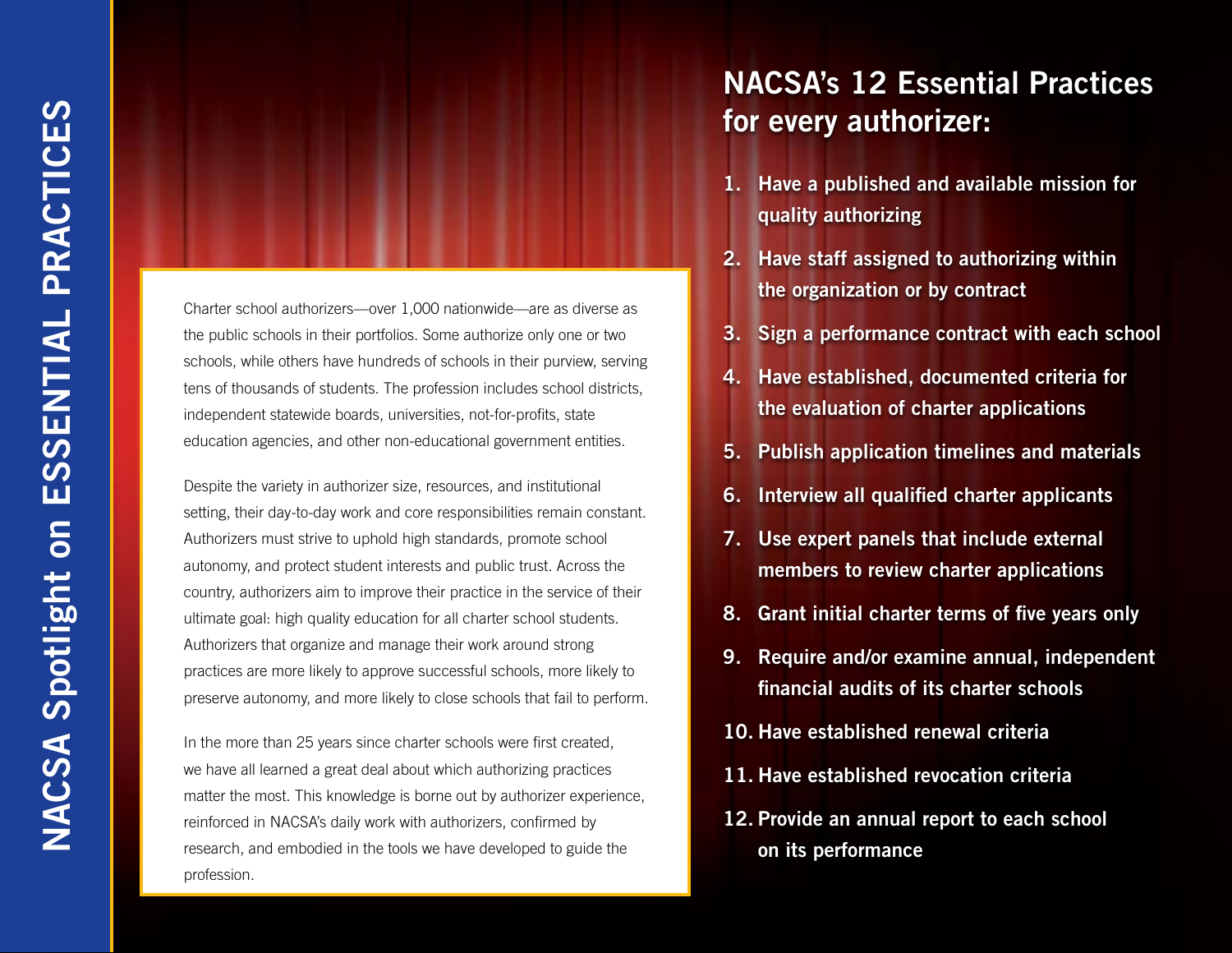The cornerstone of these practices is NACSA's *Principles & Standards for Quality Charter School Authorizing,* first published in 2004 and regularly updated as the field evolves. This is the foundational text for authorizers, who are charged with promoting school quality through flexibility over inputs and accountability for outcomes. Increasingly, *Principles & Standards (P&S)* has also become a guidepost for education advocates and lawmakers who craft and revise state charter school laws and policies.

*Principles & Standards* is grounded in **three Core Principles** that guide the complex work of charter authorizing:

- Maintain high expectations about student achievement and school performance
- Uphold school autonomy
- Protect student and public interests

In 2011, NACSA went a step further and culled from *P&S* a set of Essential Practices—recommended for all authorizers—that reflect the **five domains of effective authorizing**:

- Agency commitment and capacity
- Application process and decision making
- Performance contracting
- Ongoing oversight and evaluation
- Revocation and renewal decision making

These 12 practices are basic, minimum expectations considered essential by the most successful authorizers nationally—not complex challenges that will take years to implement. NACSA reports annually on progress made by the nation's authorizers in adopting these achievable practices. Any of the nation's authorizers can use these Essential Practices as a tool for self-evaluation and to spur improvements in their own work—this week, this month, this year.

NACSA's Essential Practice Spotlight series includes this overview and 12 separate documents—released individually over the course of a year—that put each of the practices into a brief and bright spotlight. Each *Spotlight* contains these features:

| Center Stage:                              | Scene:                                                                                | Rehearsal:                                                                           | Action:                                                   | Applause:                                                     |
|--------------------------------------------|---------------------------------------------------------------------------------------|--------------------------------------------------------------------------------------|-----------------------------------------------------------|---------------------------------------------------------------|
| The Essential Practice<br>in the Spotlight | The Essential Practice<br>set into the context<br>of Principles &<br><b>Standards</b> | How to put this<br><b>Essential Practice</b><br>in place in your<br>authorizing shop | Recent research<br>findings from NACSA's<br>Annual Survey | Why this Essential<br>Practice matters<br>for quality schools |

To learn more, visit www.qualitycharters.org

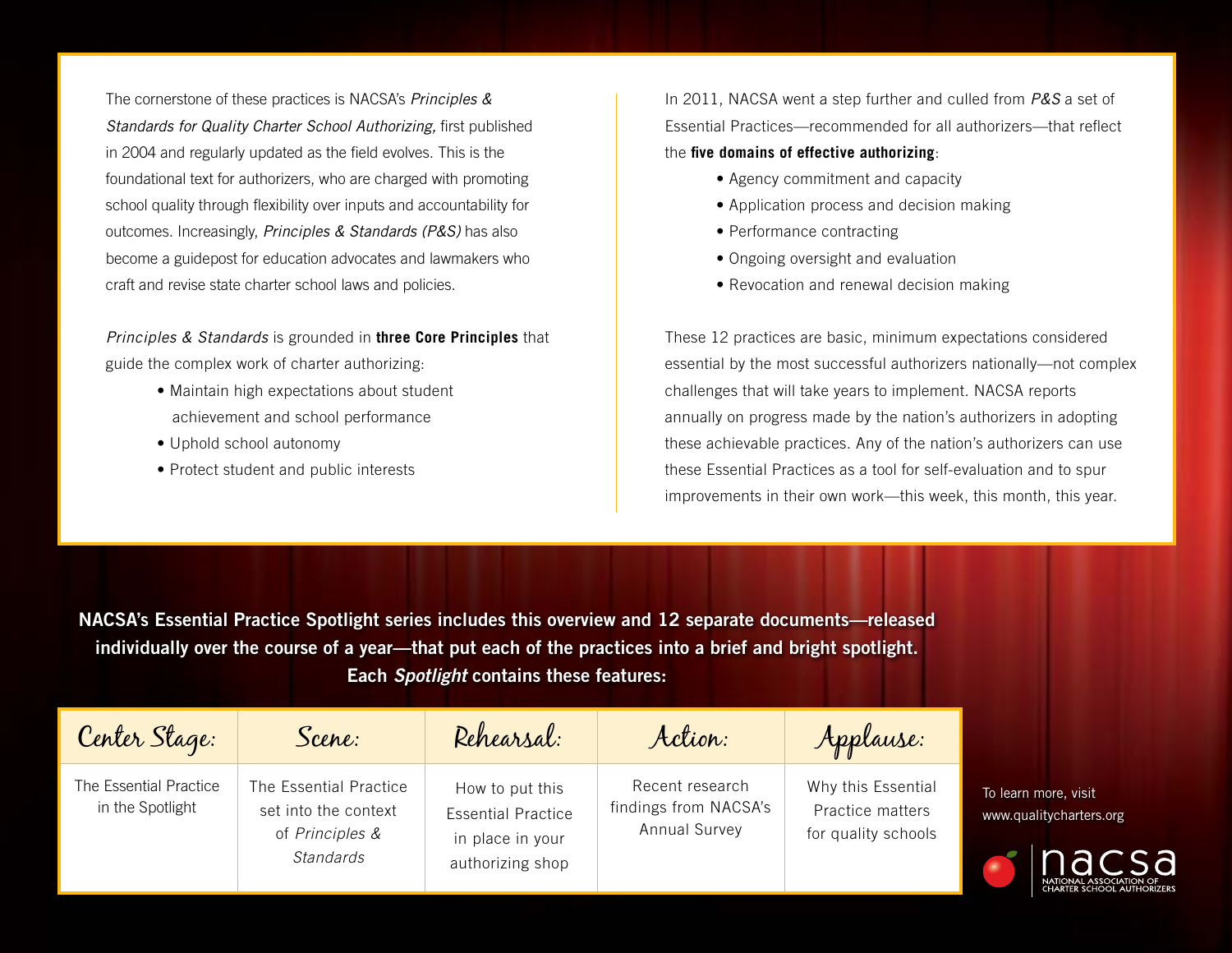

*From NACSA's Principles & Standards: "A quality authorizer states a clear mission for quality authorizing."* This Essential Practice falls under the first of five domains used to organize all the *Principles & Standards*: Agency Commitment and Capacity: "A quality authorizer engages in chartering as a means to foster excellent schools that meet identified needs, clearly prioritizes a commitment to excellence in education and in authorizing practices, and creates organizational structures and commits human and financial resources necessary to conduct its authorizing duties effectively and efficiently."

## Rehearsal: Putting this Essential Practice in Place

Read some of the best mission statements we've seen, and download a process for adopting your own at NACSA's [Knowledge Core](http://www.qualitycharters.org/publications-resources/about-nacsa-knowledge-core/).

Action: Essential Practice in Use

In 2014, more than three-fourths (77 percent) of large authorizers surveyed had a mission statement.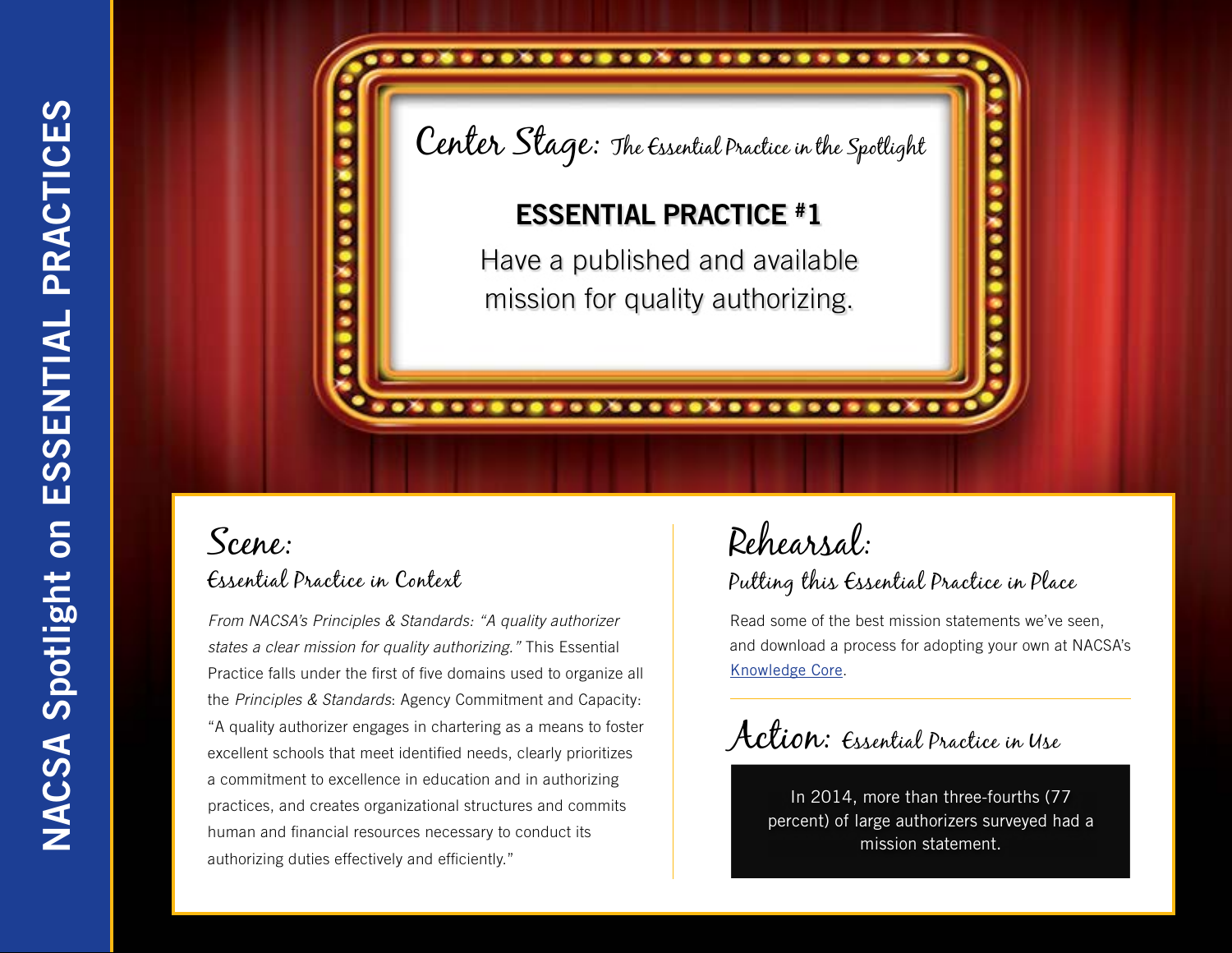Applause: Why it Matters

Every effective organization needs a clearly articulated mission statement to guide its work. For authorizers, inundated by the nuts and bolts of their daily work, a strong mission statement helps remind them why they are in the business: not to process paper, play politics, or inhibit school success—but to expand educational opportunity for students, and change lives.

A simple, compelling mission statement serves as an authorizer's "North Star," guiding decisions by keeping minds focused on the real goal. A mission statement focused on quality authorizing can be especially important in prioritizing this work for the vast majority of authorizers that are part of agencies with a broader purpose than chartering schools alone.

A quality authorizer not only creates but also communicates its mission through public statements and reports—and perhaps most important, in staff meetings and conversations at the water cooler, and in meetings with board members and other decisionmakers. More than a slogan, the mission communicates the authorizer's core purpose and public responsibilities, guides the way the authorizer does business and makes decisions, and sets a standard by which its own performance can be assessed.



NACSA's Essential Practice Spotlight series includes an overview document and 12 separate documents—released individually over the course of a year that put each of the practices into a brief and bright spotlight. To learn more, visit www.qualitycharters.org

Director's Note: Some Added Perspective

Many organizations develop over time their own lingo or vocabulary for their work: words or phrases that reflect values and express aims. But there's no reason an authorizer yet to implement this Essential Practice has to start from scratch. With over 25 years of experience in this sector of public education, quite a few authorizers have developed strong mission statements. Here's one example from the Indiana Charter School Board: "To authorize and hold accountable a portfolio of high-performing charter schools in which students achieve high levels of growth and graduate prepared for college and careers."

#### NACSA's 12 Essential Practices for every authorizer:

Across the country, authorizers aim to improve their practice in the service of their ultimate goal: high quality education for all charter school students. In the 25 years since charter schools were first created, we have all learned a great deal about which authorizing practices matter the most. From our nationally-recognized *Principles & Standards*, NACSA has culled a set of Essential Practices—recommended for all authorizers, regardless of size, resources, or institutional setting. These 12 practices are basic, minimum expectations considered essential by successful authorizers nationally—not complex challenges that will take years to implement. Any authorizer can use these as a tool for self-evaluation and to spur improvements in their work this week, this month, this year.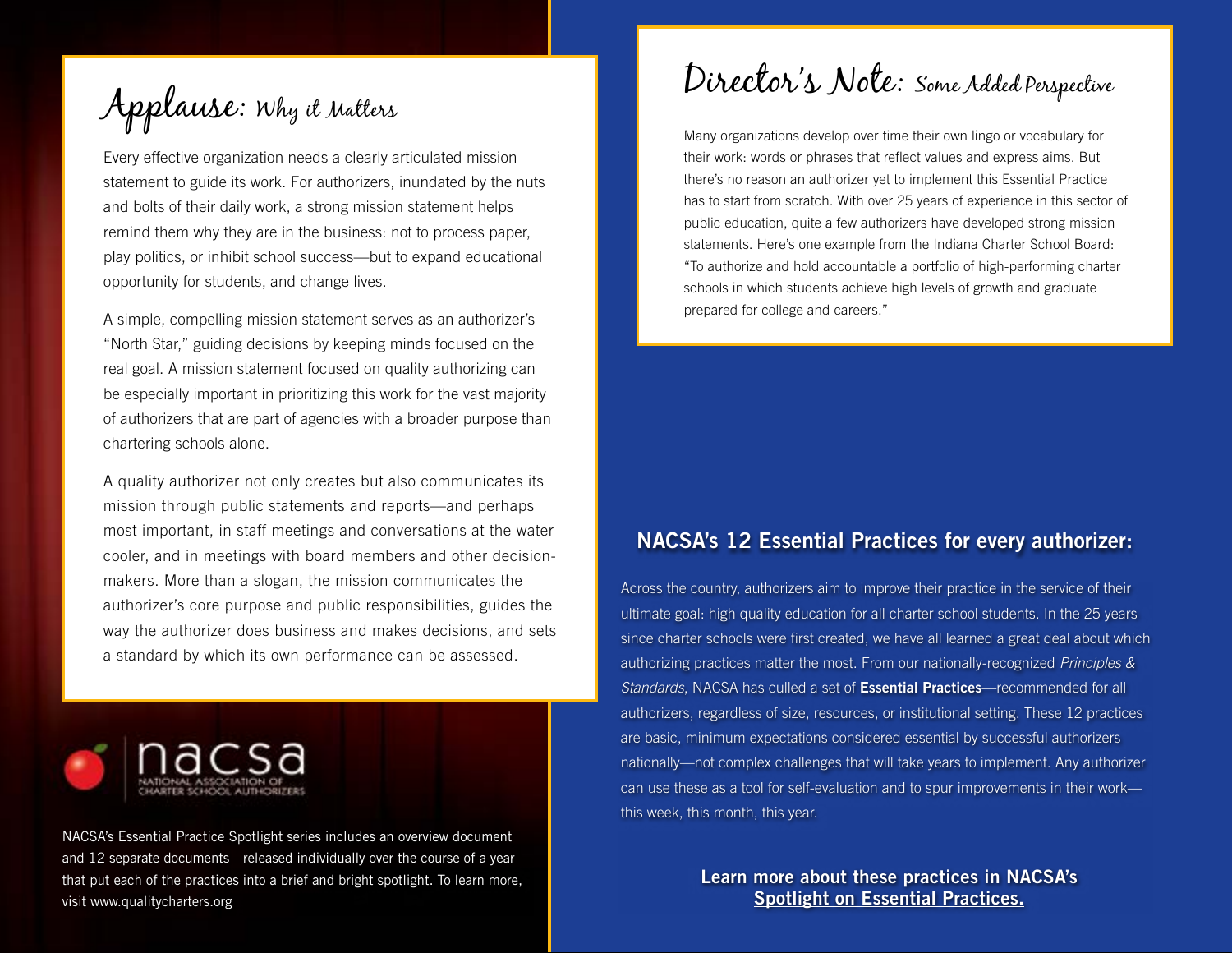.......................

Center Stage: The Essential Practice in the Spotlight

### ESSENTIAL PRACTICE #2

Have staff assigned to authorizing within the organization or by contract.

............................

## Scene: Essential Practice in Context

From NACSA's *Principles & Standards*: "*A quality authorizer employs competent personnel at a staffing level appropriate and sufficient to carry out all authorizing responsibilities in accordance with national standards, and commensurate with the scale of the charter school portfolio.*" This Essential Practice falls under the first of five domains used to organize all the *Principles & Standards:* Agency Commitment and Capacity: "A quality authorizer engages in chartering as a means to foster excellent schools that meet identified needs, clearly prioritizes a commitment to excellence in education and in authorizing practices, and creates organizational structures and commits human and financial resources necessary to conduct its authorizing duties effectively and efficiently."

## Rehearsal: Putting this Essential Practice in Place

Compare your office's staff to full-time equivalent (FTE) per school trends for authorizers of your type in NACSA's [State of](http://www.qualitycharters.org/publications-resources/annual-authorizer-survey.html)  [Charter Authorizing](http://www.qualitycharters.org/publications-resources/annual-authorizer-survey.html). Explore NACSA's [Human Capital offerings](http://www.qualitycharters.org/institute/leaders-program/).

Action: Essential Practice in Use

In 2014, all large authorizers surveyed—100 percent—had staff dedicated to authorizing.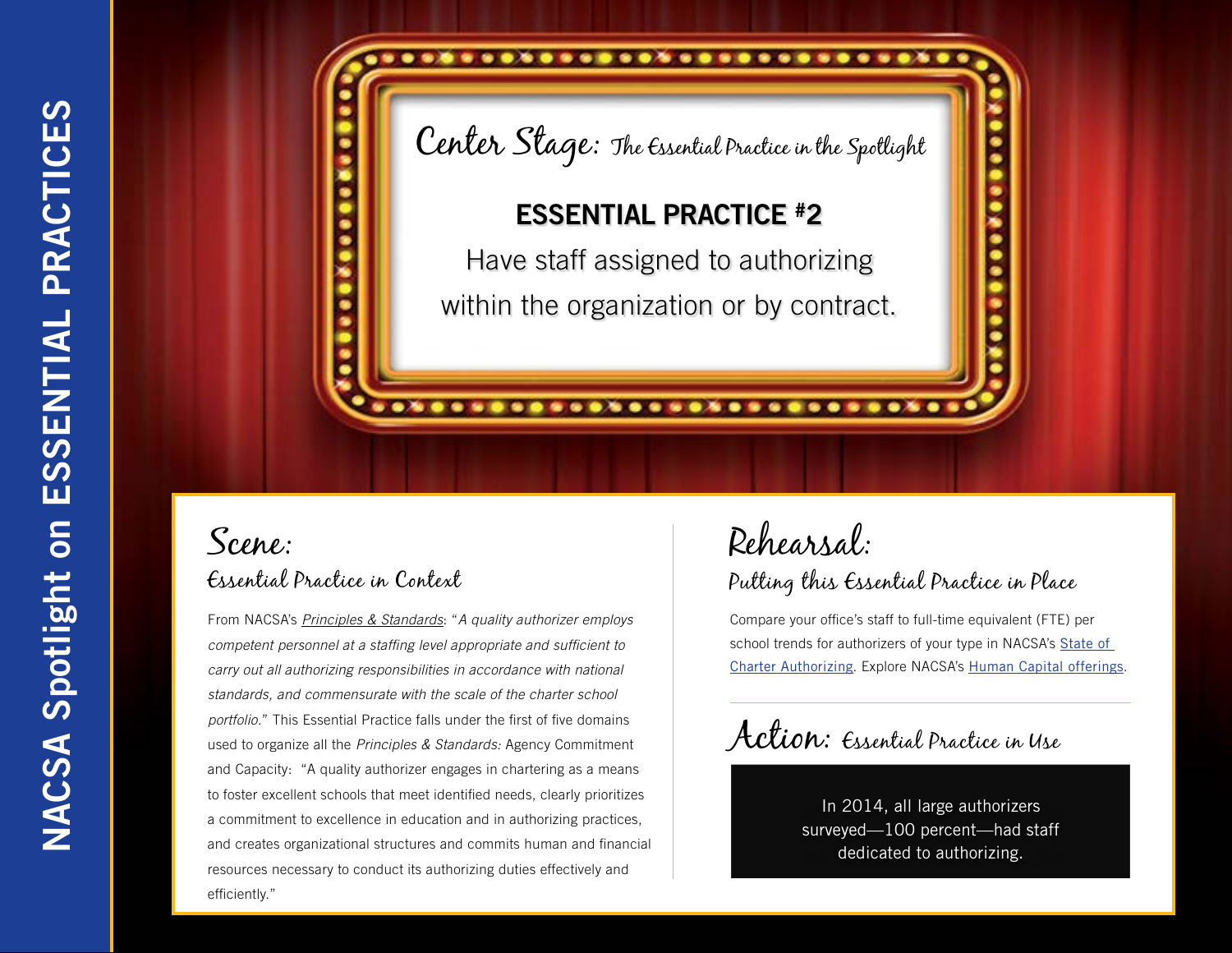Applause: Why it Matters

Quality charter school authorizing requires an unusually broad skill set: everything from academic knowledge to statistics to community relations. With sufficient and talented staff, an authorizer has the human capital power needed to face policy and practice challenges. Conversely, the soundest policies and best practices mean little without capable staff to implement them.

Every authorizer has to find ways of finding and deploying that expertise, especially at such peak times as application or renewal season. The job may involve few or many FTEs on the core staff, depending on the size of the portfolio, and these may be supplemented by on-demand resources through contracts. For authorizers located in school districts and universities, additional talent can be borrowed from other offices.

But there must be enough designated, full-time staff to build and maintain expertise in authorizing; to conduct consistent, ongoing quality assurance; to manage oversight; and to maintain institutional knowledge and stability. This is serious business and a public responsibility, and policymakers need to invest the resources needed for authorizers to do it correctly.



NACSA's Essential Practice Spotlight series includes an overview document and 12 separate documents—released individually over the course of a year that put each of the practices into a brief and bright spotlight. To learn more, visit [www.qualitycharters.org](http://www.qualitycharters.org)

Director's Note: Some Added Perspective

Many authorizing offices exist within the structure of larger education agencies or other public or private institutions. One benefit of that arrangement is the ready access to other management and administrative tools and support. Another may be the potential collegiality and brainstorming potential with neighboring offices also working to provide a public good.

There is a danger, though, that the work of authorizing will not get the priority it needs and that staff won't develop sufficient expertise. That's why having staff dedicated to authorizing is necessary even in very large organizations.

#### NACSA's 12 Essential Practices for every authorizer:

Across the country, authorizers aim to improve their practice in the service of their ultimate goal: high quality education for all charter school students. In the 25 years since charter schools were first created, we have all learned a great deal about which authorizing practices matter the most. From our nationally-recognized *Principles & Standards*, NACSA has culled a set of Essential Practices—recommended for all authorizers, regardless of size, resources, or institutional setting. These 12 practices are basic, minimum expectations considered essential by successful authorizers nationally—not complex challenges that will take years to implement. Any authorizer can use these as a tool for self-evaluation and to spur improvements in their work this week, this month, this year.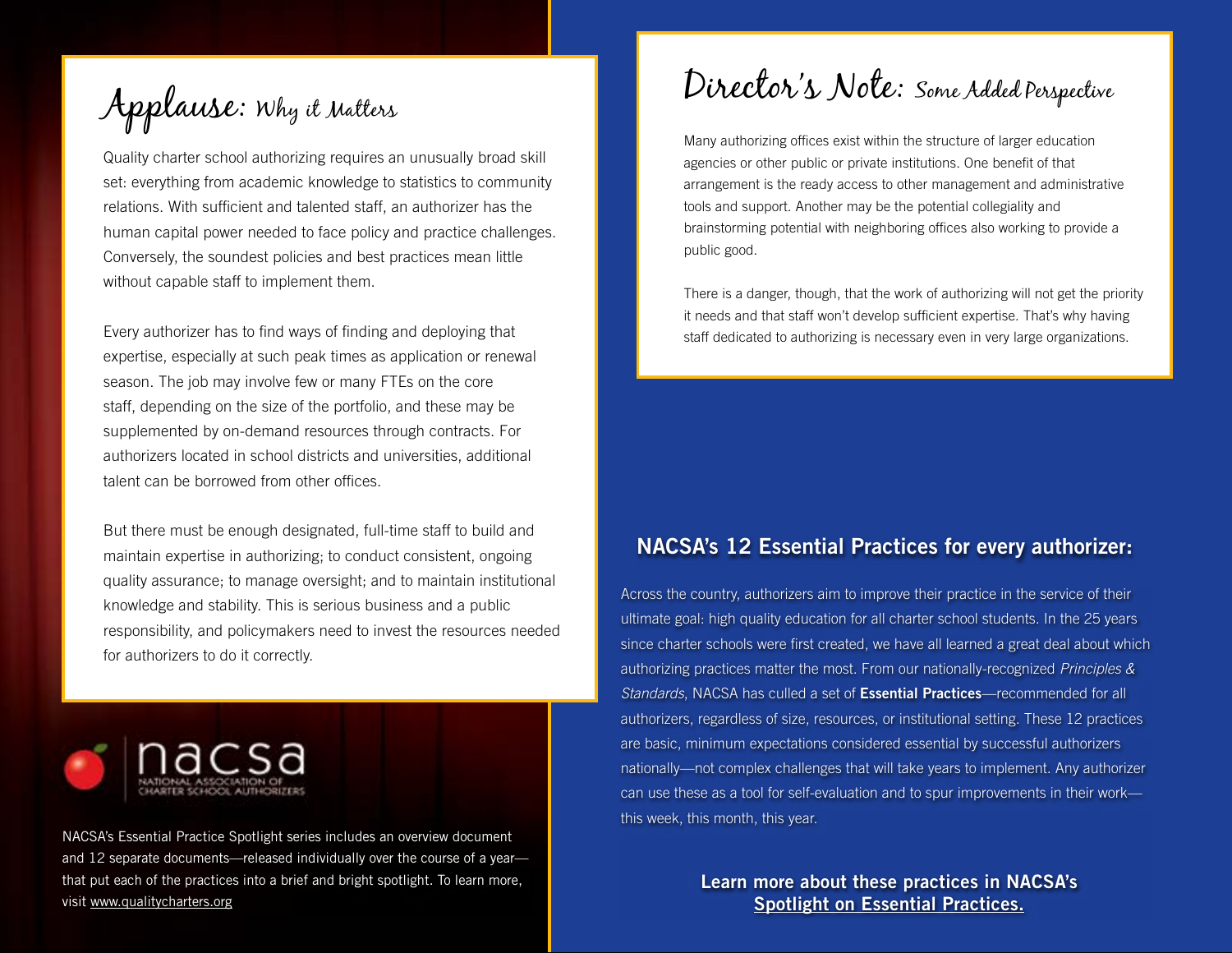

From NACSA's *[Principles & Standards](http://www.qualitycharters.org/publications-resources/principles-standards.html)*: "*A quality authorizer executes a contract with a legally incorporated governing board independent of the authorizer.*" This Essential Practice falls under the third of five domains used to organize all the *Principles & Standards*: Performance Contracting: "A quality authorizer executes contracts with charter schools that articulate the rights and responsibilities of each party regarding school autonomy, funding, administration and oversight, outcomes, measures for evaluating success or failure, performance consequences, and other material terms. The contract is an essential document, separate from the charter application, that establishes the legally binding agreement and terms under which the school will operate and be held accountable."

# Rehearsal:

### Putting this Essential Practice in Place

If you are like most authorizers and already signing contracts, make sure it's not simply the application re-purposed, but a separate document that sets clear terms and expectations for performance. Check out NACSA's [Knowledge Core](http://www.qualitycharters.org/publications-resources/about-nacsa-knowledge-core/) where you can find NACSA's Core Charter School Contract and take courses in the essentials of performance contracting.

Action: Essential Practice in Use

Most large authorizers surveyed by NACSA in 2014—92 percent—signed contracts with their schools.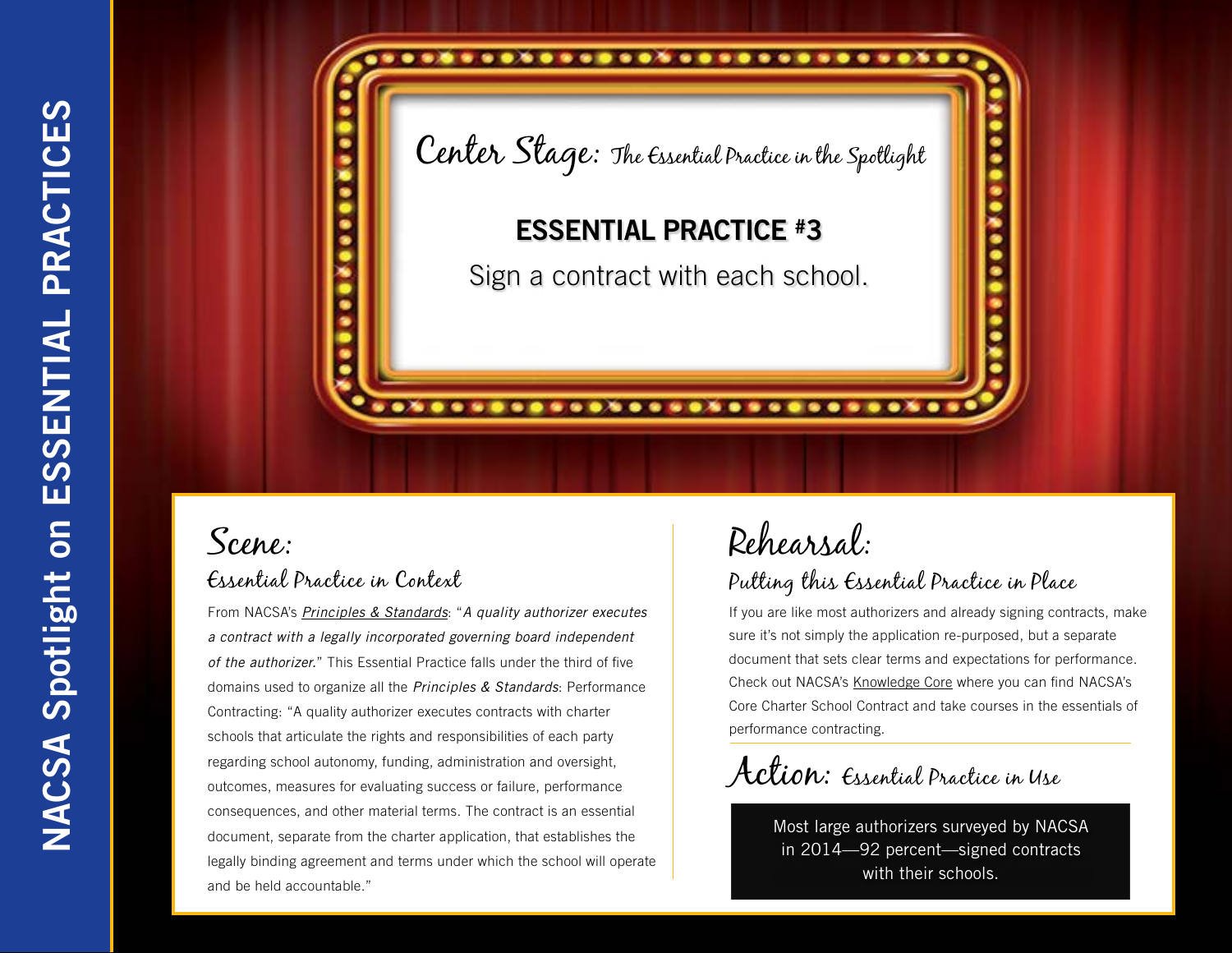Applause: Why it Matters

The relationship between a charter school and its authorizer is contractual. A quality authorizer executes a performance contract with each school it authorizes. This contract—a charter—is a legally binding agreement that permits the school to operate and articulates the rights and responsibilities of each party regarding school autonomy, funding, administration and oversight, outcomes, measures for evaluating success or failure, performance consequences, and other material terms.

A charter contract is a document separate from a charter application. Simply signing an approved application and calling it a contract may seem like a good shortcut, but this will likely lead to problems down the road. Without a contract, schools may not understand the terms by which they will be held accountable, and authorizers will have difficulty enforcing expectations. By setting clear terms, a charter contract reduces misunderstandings and helps guide a school and its authorizer through the course of their relationship. A strong charter contract benefits all stakeholders—schools, authorizers, students and families, and the public.

Charter contracts make school-based autonomy and accountability real, and thus are critical for making the charter school concept work. Charter contracts protect school autonomy and safeguard schools from inappropriate intervention while at the same time establishing the performance standards that enable authorizers to hold schools accountable for results. They make clear the school's obligation to uphold the public trust and protect students' rights.



NACSA's Essential Practice Spotlight series includes an overview document and 12 separate documents—released individually over the course of a year that put each of the practices into a brief and bright spotlight. To learn more, visit [www.qualitycharters.org](http://www.qualitycharters.org)

## Director's Note: Some Added Perspective

Charter school contracts shouldn't just be developed and then put on the shelf. Authorizers should regularly refer to and use their contracts as they conduct ongoing oversight and monitoring and whenever a dispute arises with a school or when intervention is needed. For this reason, charter contracts should be clear and concise and shouldn't require consulting an attorney to understand.

### NACSA's 12 Essential Practices for every authorizer:

Across the country, authorizers aim to improve their practice in the service of their ultimate goal: high quality education for all charter school students. In the 25 years since charter schools were first created, we have all learned a great deal about which authorizing practices matter the most. From our nationally-recognized *Principles & Standards*, NACSA has culled a set of Essential Practices—recommended for all authorizers, regardless of size, resources, or institutional setting. These 12 practices are basic, minimum expectations considered essential by successful authorizers nationally—not complex challenges that will take years to implement. Any authorizer can use these as a tool for self-evaluation and to spur improvements in their work this week, this month, this year.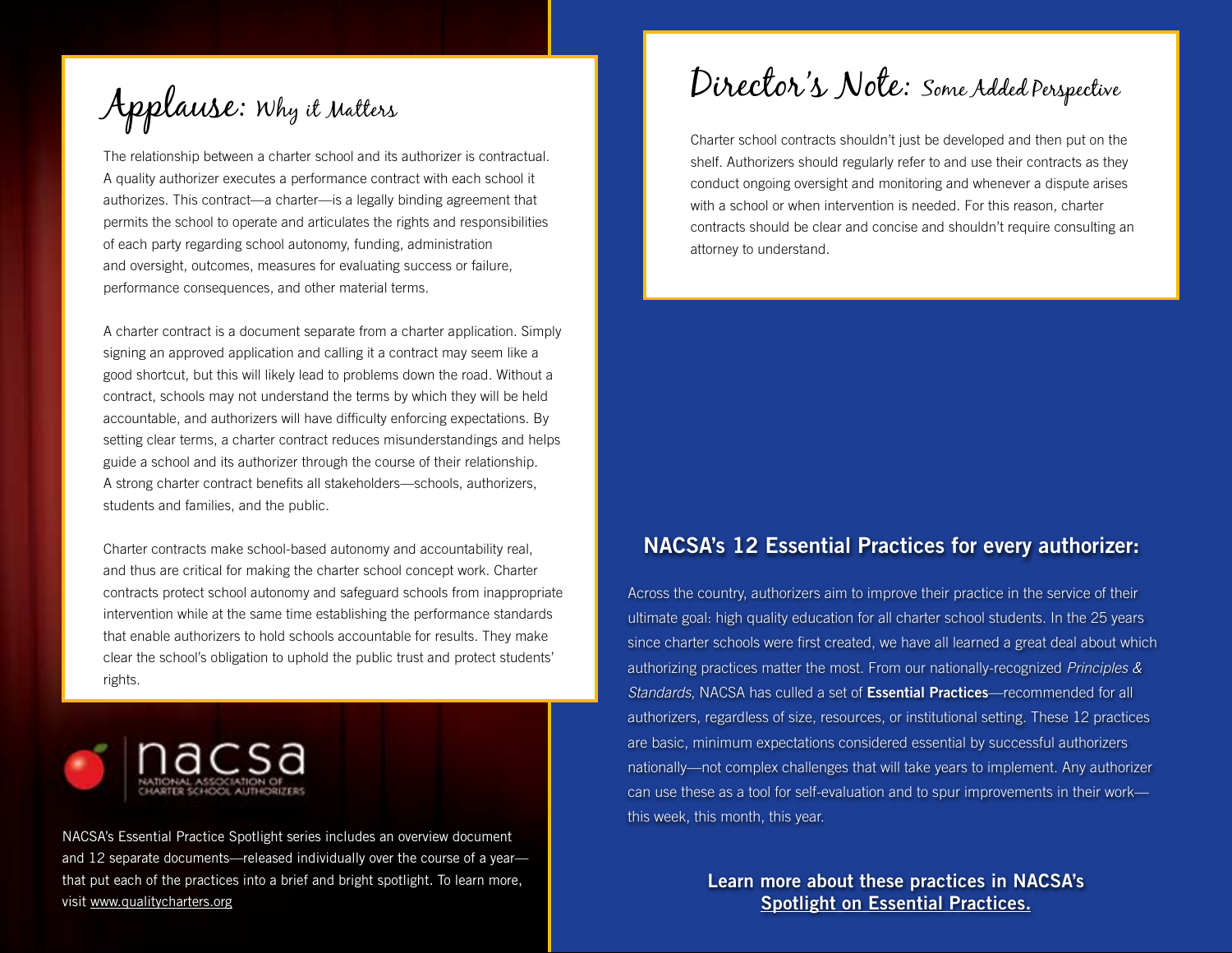# Center Stage: The Essential Practice in the Spotlight

...........................

### ESSENTIAL PRACTICE #4

Have established, documented criteria for the evaluation of charter applications.

...........................

## Scene: Essential Practice in Context

From NACSA's *[Principles & Standards](http://www.qualitycharters.org/publications-resources/principles-standards.html)*: *"A quality authorizer implements a comprehensive application process that…follows fair, transparent procedures and rigorous criteria."* This Essential Practice falls under the second of five domains used to organize all the *Principles & Standards*: Application Process and Decision Making: "A quality authorizer implements a comprehensive application process that includes clear application questions and guidance; follows fair, transparent procedures and rigorous criteria; and grants charters only to applicants who demonstrate strong capacity to establish and operate a quality charter school."

# Rehearsal:

### Putting this Essential Practice in Place

Craft criteria aligned to the key components of your charter application. NACSA's [Knowledge Core](http://www.qualitycharters.org/publications-resources/about-nacsa-knowledge-core/) has resources to help authorizers develop strong application evaluation materials, including an overview course on Application Process and Decision Making, Core Evaluation Criteria that accompany NACSA's Core Application, and examples of criteria used by strong authorizers across the country.

Action: Essential Practice in Use

All large authorizers surveyed by NACSA in 2014 (100 percent) have application evaluation criteria.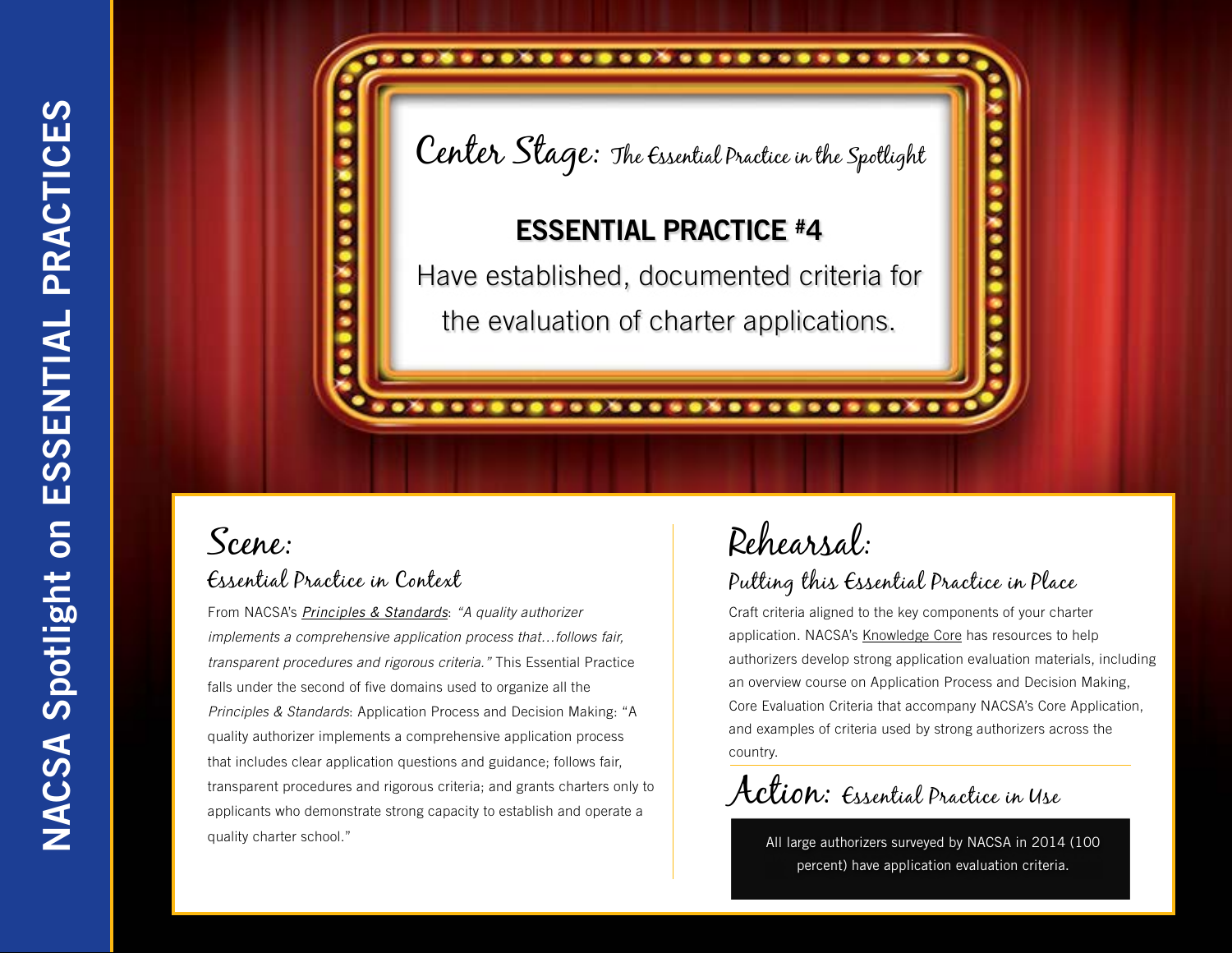Applause: Why it Matters

In the quest to provide new quality public education options, solid evaluation criteria serve two major purposes. First and most importantly, they help ensure that only schools likely to improve educational outcomes for students are granted a charter. They create a methodical, merit-based, and rigorous structure for reviewing academic, operational, and financial plans, and guide the authorizer towards rigorous yet fair judgments about each. When the criteria are clearly communicated to applicants, as they should be, they provide petitioners a clear sense of what is expected of them and what constitutes a strong proposal.

Specific, publicized evaluation criteria also help authorizers ensure consistency in application reviews. They are worthwhile in themselves, but also are a strong shield against questions of bias and favoritism that could form the basis for an appeal of a decision to deny a charter request.

Establishing common standards that all applicants must meet for approval making sure applicants and the authorizer both understand them—helps identify which schools will truly serve students best.



NACSA's Essential Practice Spotlight series includes an overview document and 12 separate documents—released individually over the course of a year that put each of the practices into a brief and bright spotlight. To learn more, visit [www.qualitycharters.org](http://www.qualitycharters.org)

# Director's Note: Some Added Perspective

Authorizers sometimes fear that publishing their application evaluation criteria will weaken the rigor of their process by telegraphing to schools what is needed for approval. But evaluating a charter school application isn't as simple as completing a checklist and the criteria for evaluation shouldn't be a secret. So long as an authorizer has a strong, comprehensive evaluation process in place that goes beyond just what's on paper and ensures that applicants understand what they plan to do and have the capacity to do it, they need not worry that applicants will game the system.

#### NACSA's 12 Essential Practices for every authorizer:

Across the country, authorizers aim to improve their practice in the service of their ultimate goal: high quality education for all charter school students. In the 25 years since charter schools were first created, we have all learned a great deal about which authorizing practices matter the most. From our nationally-recognized *Principles & Standards*, NACSA has culled a set of Essential Practices—recommended for all authorizers, regardless of size, resources, or institutional setting. These 12 practices are basic, minimum expectations considered essential by successful authorizers nationally—not complex challenges that will take years to implement. Any authorizer can use these as a tool for self-evaluation and to spur improvements in their work this week, this month, this year.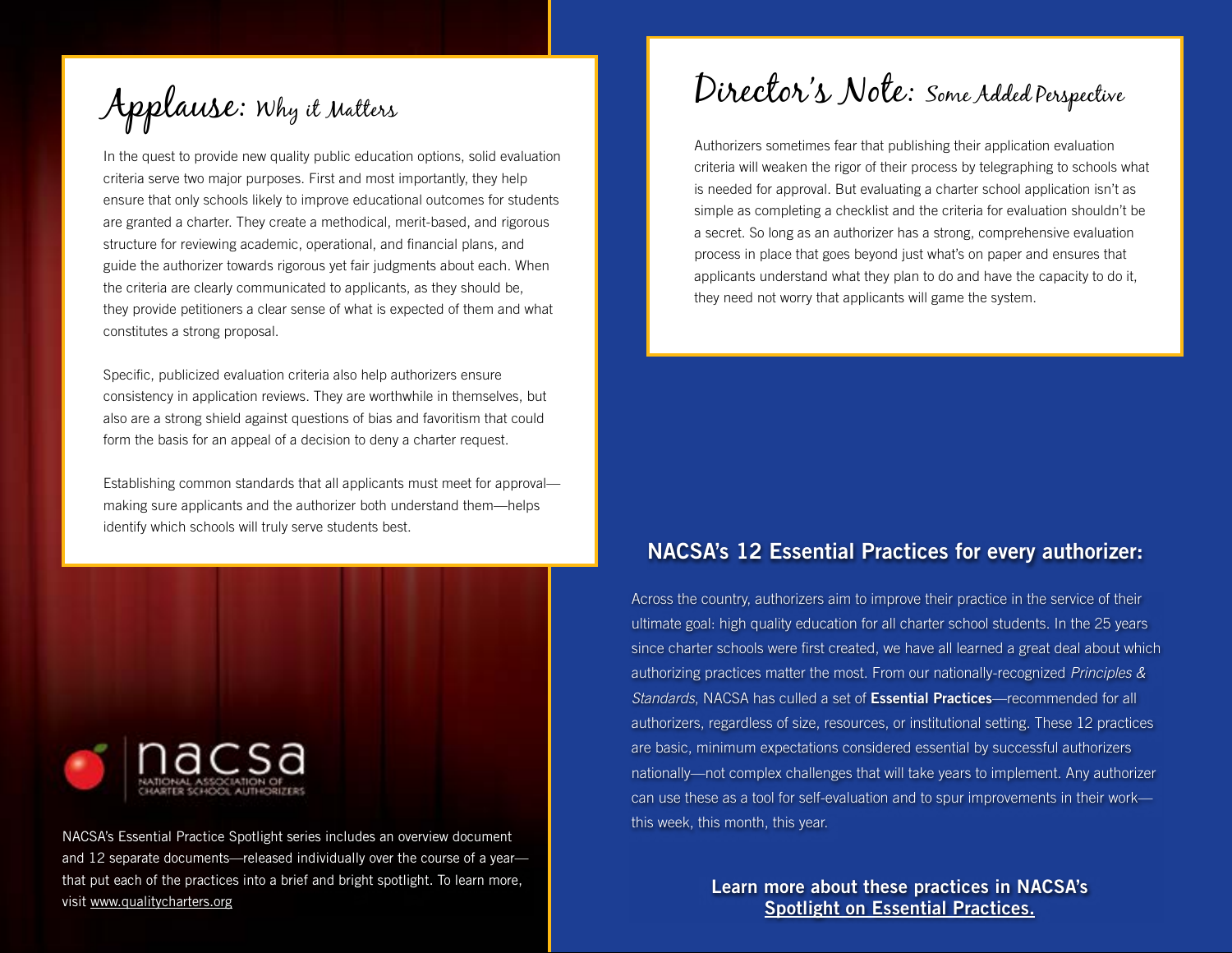

From NACSA's *[Principles & Standards](http://www.qualitycharters.org/publications-resources/principles-standards.html)*: "*A quality authorizer implements a charter application process that is open, well publicized, and transparent, and is organized around clear, realistic timelines."* This Essential Practice falls under the second of five domains used to organize all the *Principles & Standards*: Application Process and Decision Making: "A quality authorizer implements a comprehensive application process that includes clear application questions and guidance; follows fair, transparent procedures and rigorous criteria; and grants charters only to applicants who demonstrate strong capacity to establish and operate a quality charter school."

## Rehearsal: Putting this Essential Practice in Place

First hone in on your application timelines and materials. Are they clear and realistic? Then make sure they are widely and effectively publicized. If you need to strengthen your application materials and process, check out NACSA's [Knowledge Core](http://www.qualitycharters.org/publications-resources/about-nacsa-knowledge-core/), which includes an overview course on Application Process & Decision Making and NACSA's Core Charter School Application and Evaluation Criteria.

Action: Essential Practice in Use

Most large authorizers (96 percent) who responded to NACSA's 2014 survey tend to publish application timelines and materials.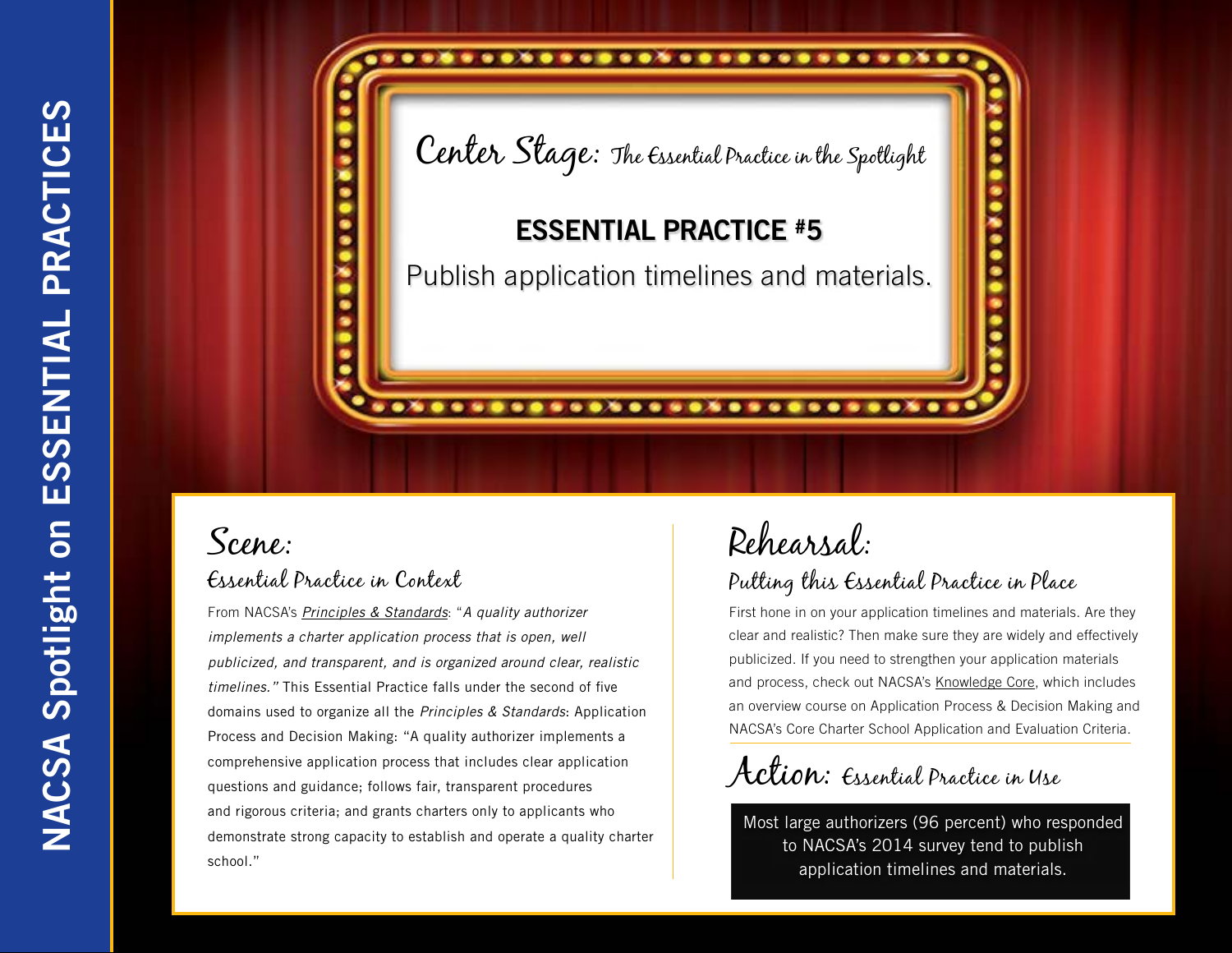Applause: Why it Matters

A strong application process doesn't just end strong, with comprehensive reviews and sound decisions. It starts strong, with steps taken up front to ensure fairness and transparency. It is critical that all stakeholders prospective applicants, the public, parents, and policymakers— know that the process is underway, understand its procedures and requirements, and have the opportunity to offer input and feedback. Sufficient time must be allocated to each of these steps so that everyone has a realistic opportunity to participate.

Transparency is not only important for public accountability; it is also a building block for quality. A comprehensive, detailed application process with clear guidance will enable applicants to create stronger proposals that contain the information authorizers need to make sound decisions, while encouraging applicants to undertake the rigorous planning needed to launch and sustain successful schools.



NACSA's Essential Practice Spotlight series includes an overview document and 12 separate documents—released individually over the course of a year that put each of the practices into a brief and bright spotlight. To learn more, visit [www.qualitycharters.org](http://www.qualitycharters.org)

Director's Note: Some Added Perspective

Depending on an authorizer's institutional setting, sound communication models and dissemination mechanisms may already exist. In those cases, an authorizer can capitalize on existing resources to widely publish and disseminate application timelines and materials. For authorizers who work more independently with less or no access to such resources, creating them from scratch does not have to be cumbersome. Publishing application materials can be as simple as posting them on the authorizer's website and on social media sites. Authorizers can also collaborate with stakeholders like charter support organizations, local foundations, and the state education agency to share their materials and get the word out about their process.

### NACSA's 12 Essential Practices for every authorizer:

Across the country, authorizers aim to improve their practice in the service of their ultimate goal: high quality education for all charter school students. In the 25 years since charter schools were first created, we have all learned a great deal about which authorizing practices matter the most. From our nationally-recognized *Principles & Standards*, NACSA has culled a set of Essential Practices—recommended for all authorizers, regardless of size, resources, or institutional setting. These 12 practices are basic, minimum expectations considered essential by successful authorizers nationally—not complex challenges that will take years to implement. Any authorizer can use these as a tool for self-evaluation and to spur improvements in their work this week, this month, this year.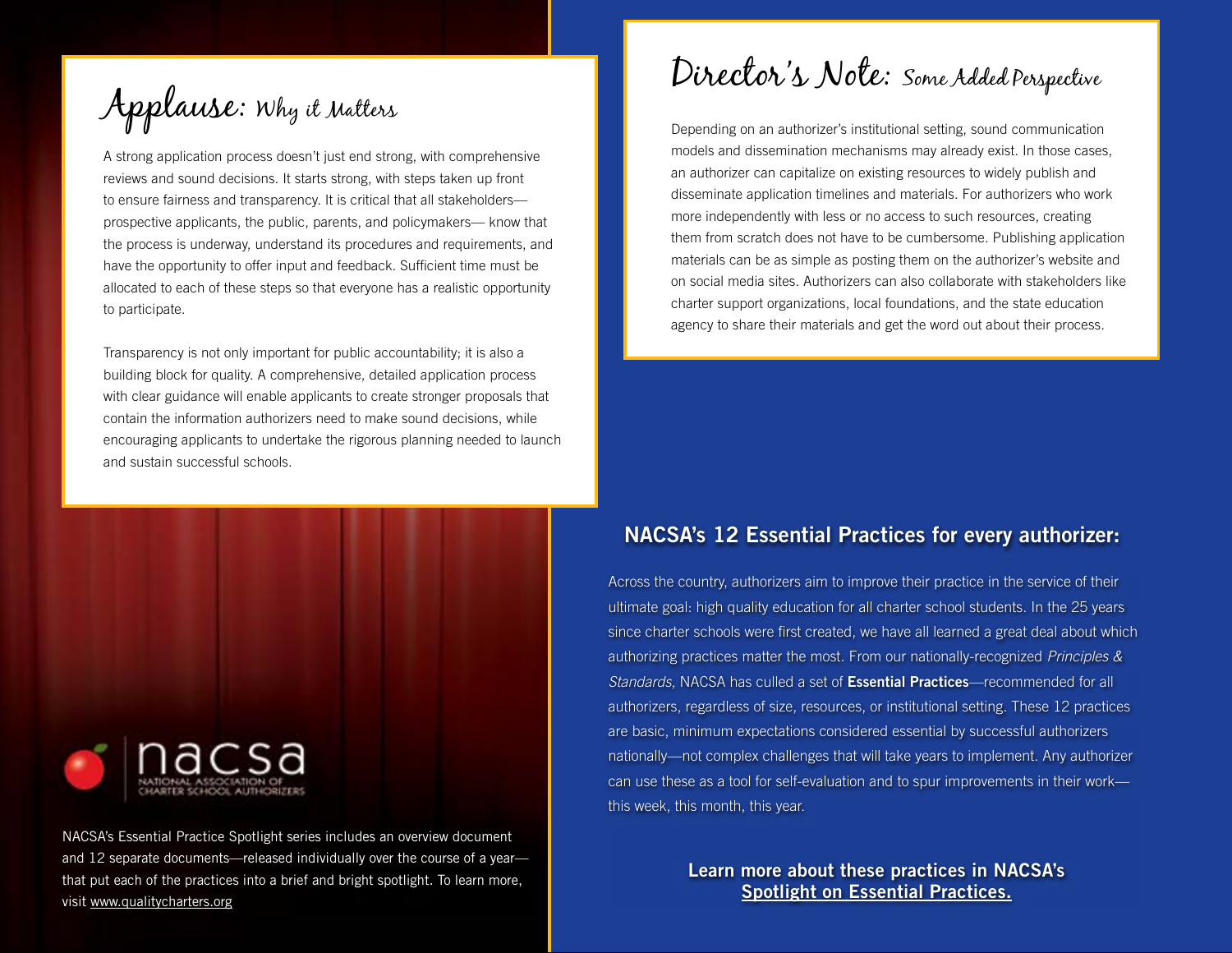

From NACSA's *[Principles & Standards](http://www.qualitycharters.org/publications-resources/principles-standards.html)*: *"A quality authorizer rigorously evaluates each application through…a substantive in-person interview with the applicant group."* This Essential Practice falls under the second of five domains used to organize all the *Principles & Standards*: Application Process and Decision Making: "A quality authorizer implements a comprehensive application process that includes clear application questions and guidance; follows fair, transparent procedures and rigorous criteria; and grants charters only to applicants who demonstrate strong capacity to establish and operate a quality charter school."

# Rehearsal:

### Putting this Essential Practice in Place

It takes significant people power to interview applicants. So make sure that investment is well spent. NACSA has created a Core Resource: Charter School Applicant Interviewer Guidance to help you design a good process or improve the one you have. Find it on NACSA's [Knowledge Core](http://www.qualitycharters.org/publications-resources/about-nacsa-knowledge-core/), along with an overview course on Application Process & Decision Making.

Action: Essential Practice in Use

In 2014, 92 percent of large authorizers who participated in our national survey interviewed all qualified applicants.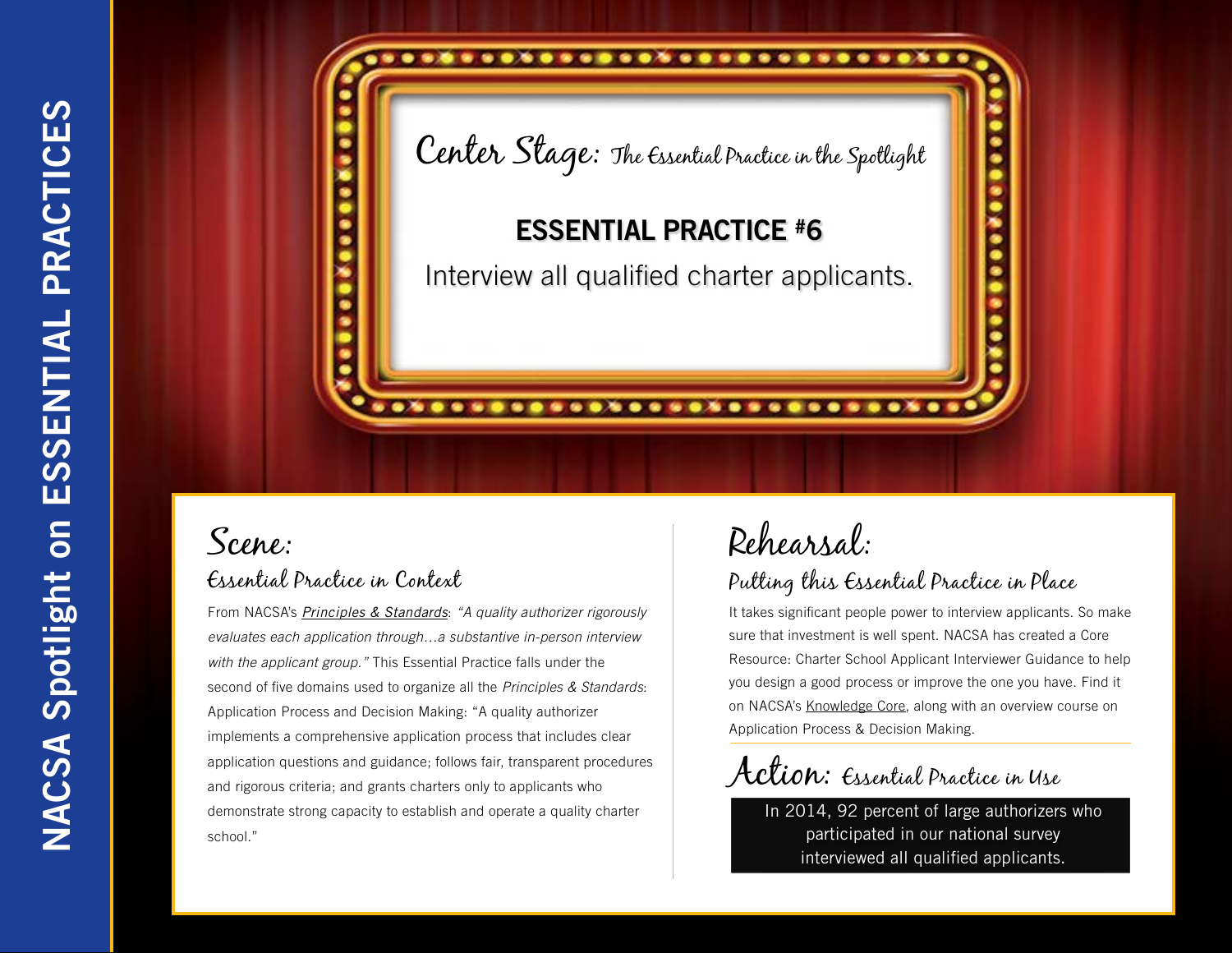Applause: Why it Matters

No matter how thorough the paper process is, nothing takes the place of looking applicants in the eye and asking detailed questions about their plans and capacities.

A substantive interview with the entire applicant team is essential for the authorizer to vet qualified applicants, follow up on questions raised by the written proposal, probe for detail, and evaluate an applicant's capacity to execute the school plan it describes. Interviewers should enter with a clear idea of what they still need to learn about the applicant, and a plan for getting this information, with questions designed to clarify and verify information presented in the written application.

Information from the interview can substantially change reviewer evaluations of a proposed school—in either direction. A conversation may reveal that a passage in the proposal was simply copied from another source, with little thought or understanding of the practice itself or the changed context. Sometimes an interview will reveal that an applicant actually has greater capacities than was conveyed in the written proposal. Both cases call for some reassessment.

## Director's Note: Some Added Perspective

NACSA recommends that authorizers interview every applicant they are considering for approval. Authorizers should only deny interviews to applicants who are ineligible to hold a charter or whose applications are incomplete or wholly devoid of merit. Authorizers who receive a very large number of applications may choose to limit the number of interviews conducted in order to conserve limited resources but should still make every effort to interview all qualified applicants. Some authorizers have developed effective and appropriate systems and processes for interviewing only those applicants that meet a minimum threshold of quality. Authorizers considering this approach should make certain that the standards used are as objective as possible and are clearly communicated as part of the application process. Authorizers should not deny an applicant an interview arbitrarily or without first making a determination that the applicant's application fails to meet minimum approval requirements.

#### NACSA's 12 Essential Practices for every authorizer:

Across the country, authorizers aim to improve their practice in the service of their ultimate goal: high quality education for all charter school students. In the 25 years since charter schools were first created, we have all learned a great deal about which authorizing practices matter the most. From our nationally-recognized *Principles & Standards*, NACSA has culled a set of Essential Practices—recommended for all authorizers, regardless of size, resources, or institutional setting. These 12 practices are basic, minimum expectations considered essential by successful authorizers nationally—not complex challenges that will take years to implement. Any authorizer can use these as a tool for self-evaluation and to spur improvements in their work—this week, this month, this year.

#### Learn more about these practices in NACSA's [Spotlight on Essential Practices.](Spotlight on Essential Practices)



NACSA's Essential Practice Spotlight series includes an overview document and 12 separate documents—released individually over the course of a year that put each of the practices into a brief and bright spotlight. To learn more, visit [www.qualitycharters.org](http://www.qualitycharters.org)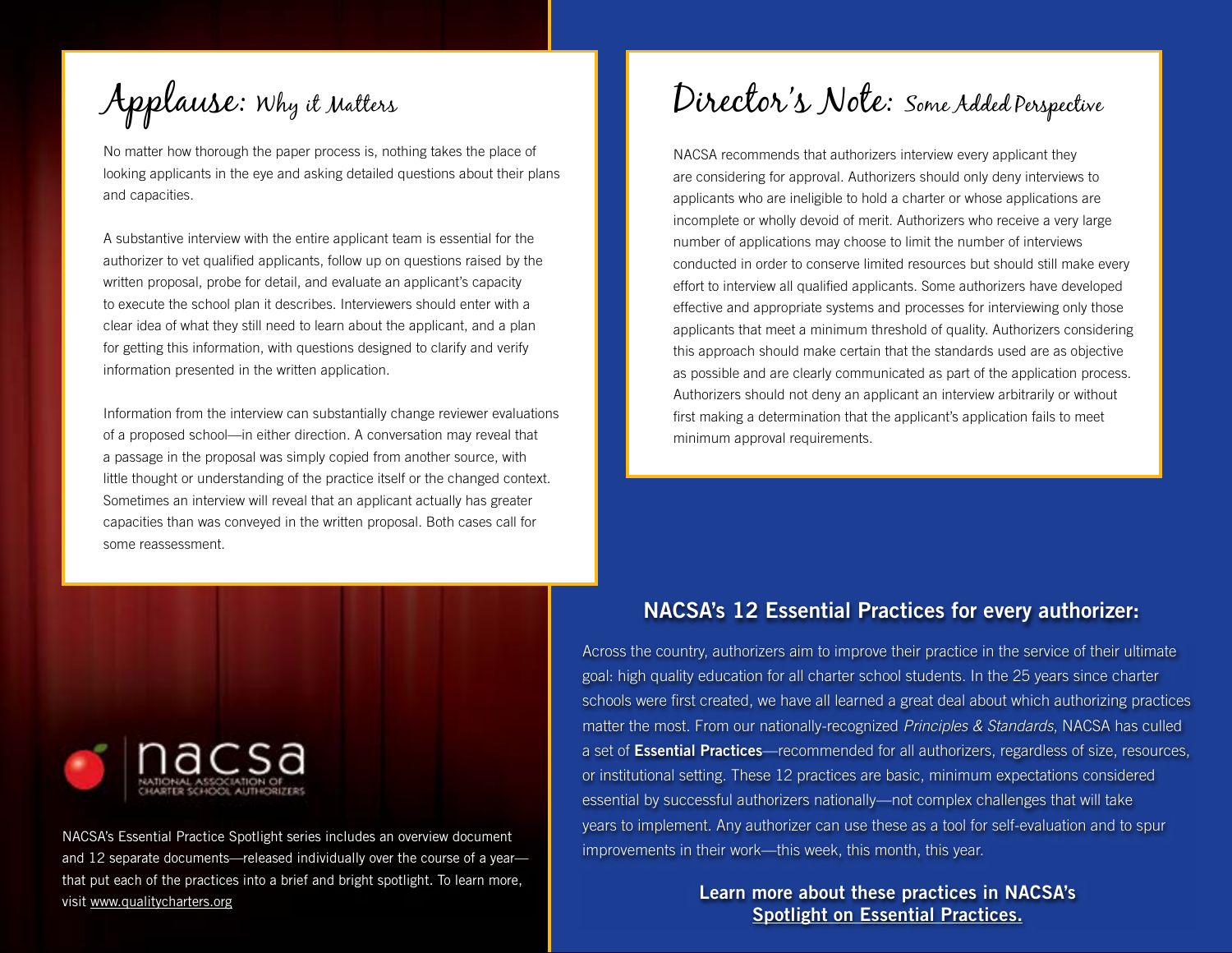# Center Stage: The Essential Practice in the Spotlight

.........................

### ESSENTIAL PRACTICE #7

Use expert panels that include external members to review charter applications.

............................

## Scene: Essential Practice in Context

From NACSA's *[Principles & Standards](http://www.qualitycharters.org/publications-resources/principles-standards.html)*: *"A quality authorizer engages, for both written application reviews and applicant interviews, highly competent teams of internal and external evaluators with relevant educational, organizational (governance and management), financial, and legal expertise, as well as a thorough understanding of the essential principles of charter school autonomy and accountability."* This Essential Practice falls under the second of five domains used to organize all the *Principles & Standards*: Application Process and Decision Making: "A quality authorizer implements a comprehensive application process that…follows fair, transparent procedures and rigorous criteria; and grants charters only to applicants who demonstrate strong capacity to establish and operate a quality charter school."

# Rehearsal:

### Putting this Essential Practice in Place

To maximize the contributions of both internal and external evaluation team members in your application review process, prepare them thoughtfully. Refer to NACSA's [Knowledge Core](http://www.qualitycharters.org/publications-resources/about-nacsa-knowledge-core/), where a *[Core](http://nacsa.mycrowdwisdom.com/diweb/catalog/item/id/77033/q/c%3D82%26t%3D2196)  [Resource: Charter School Applicant Interviewer Guidance](http://nacsa.mycrowdwisdom.com/diweb/catalog/item/id/77033/q/c%3D82%26t%3D2196)* has ideas on how to orient all members, as well as an overview course on [Application Process & Decision Making](http://nacsa.mycrowdwisdom.com/diweb/catalog/item/id/76986/q/c%3D82%26t%3D2196).

Action: Essential Practice in Use

In 2014, three-quarters of large authorizers (76 percent) who participated in our national survey use expert panels that include external members.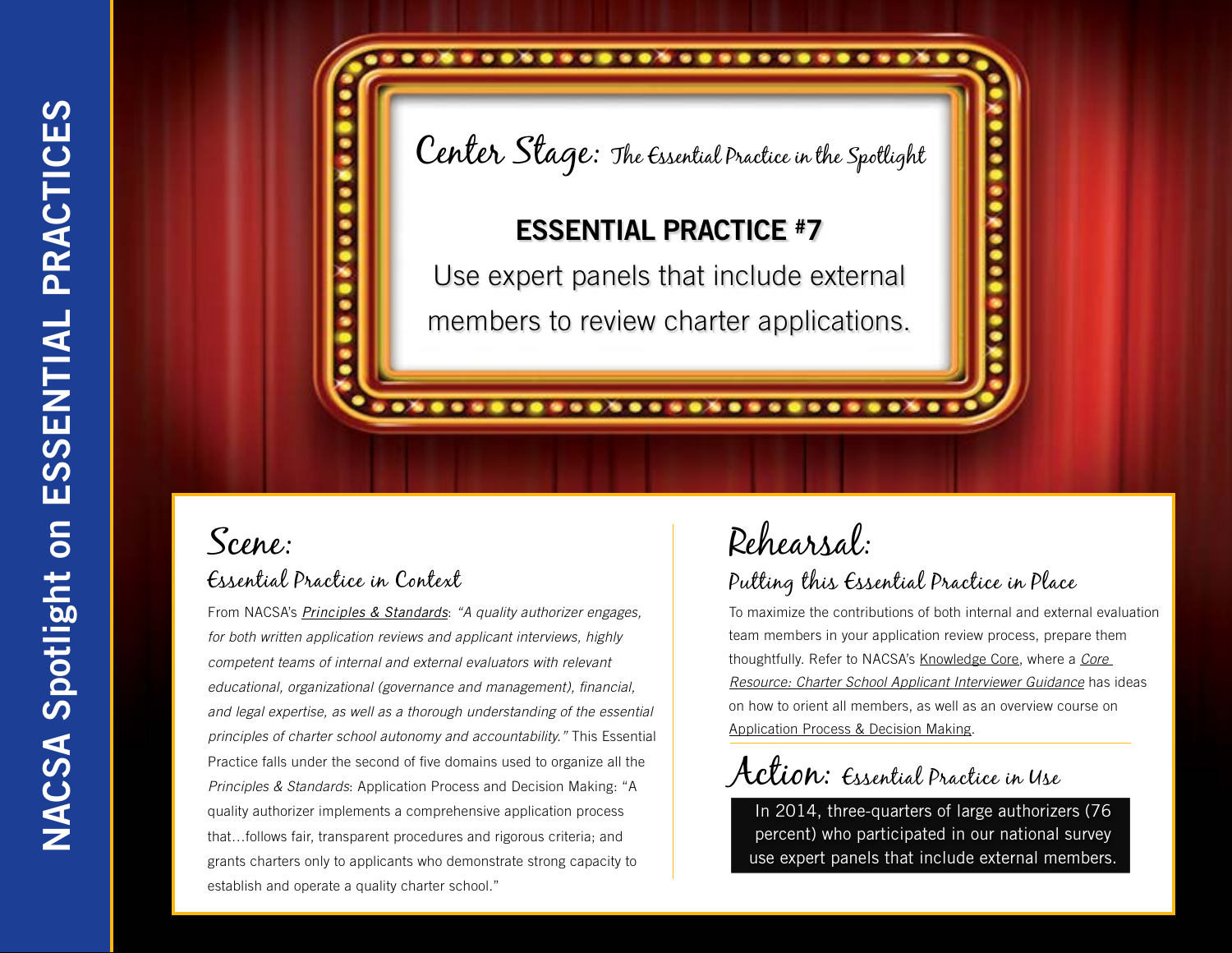Applause: Why it Matters

Strong charter school applications include a comprehensive educational program, a solid business plan, and a clear plan for effective governance and operations. They may also reflect an array of pedagogical philosophies and practices. To ensure each of these components is properly evaluated, a quality authorizer creates an application review team that possesses both knowledge of charter schooling and expertise in each specialized area that the team will see.

But it is the rare authorizer whose internal staff can cover all these bases, especially when dealing with more than a handful of applications at once. For this reason—and to minimize the likelihood of bias and limit any perception of undue influence—the evaluation team should also have at least some members who are independent of the authorizer. Authorizers should also ensure that each individual member has no real or perceived conflict of interest regarding any particular applicant.

Well-qualified independent reviewers bolster the integrity of the application process and help ensure it remains focused on the quality of each application, independent of political connections or factors unrelated to the merit of the proposals. External experts should be trained prior to the evaluation and can often be recruited on a volunteer basis. Successful charter school operators often are excellent contributors to review teams, because they know intimately what it takes to launch and sustain highperforming schools and have a strong interest in safeguarding the good reputation of charter schools collectively.



NACSA's Essential Practice Spotlight series includes an overview document and 12 separate documents—released individually over the course of a year that put each of the practices into a brief and bright spotlight. To learn more, visit [www.qualitycharters.org](http://www.qualitycharters.org)

## Director's Note: Some Added Perspective

Authorizers should develop a process for selecting internal and external expert reviewers on evaluation teams, including a recruitment plan, required qualifications, and a selection process. The process need not be burdensome or expensive, but it should be formalized and organized to ensure high quality participants. The extra planning needed to form panels of expert evaluators will pay off through better assessment of all aspects of an application.

Once internal and external experts have been selected, they must be prepped accordingly, with guidance on how to read and assess the written application, and specific tasks for pre-interview preparation. The presence and participation of both internal and external participants in the actual interview is important, and requires a team orientation on the structure of the interview and role each individual will play.

### NACSA's 12 Essential Practices for every authorizer:

Across the country, authorizers aim to improve their practice in the service of their ultimate goal: high quality education for all charter school students. In the 25 years since charter schools were first created, we have all learned a great deal about which authorizing practices matter the most. From our nationallyrecognized *Principles & Standards*, NACSA has culled a set of Essential **Practices**—recommended for all authorizers, regardless of size, resources, or institutional setting. These 12 practices are basic, minimum expectations considered essential by successful authorizers nationally—not complex challenges that will take years to implement. Any authorizer can use these as a tool for self-evaluation and to spur improvements in their work—this week, this month, this year.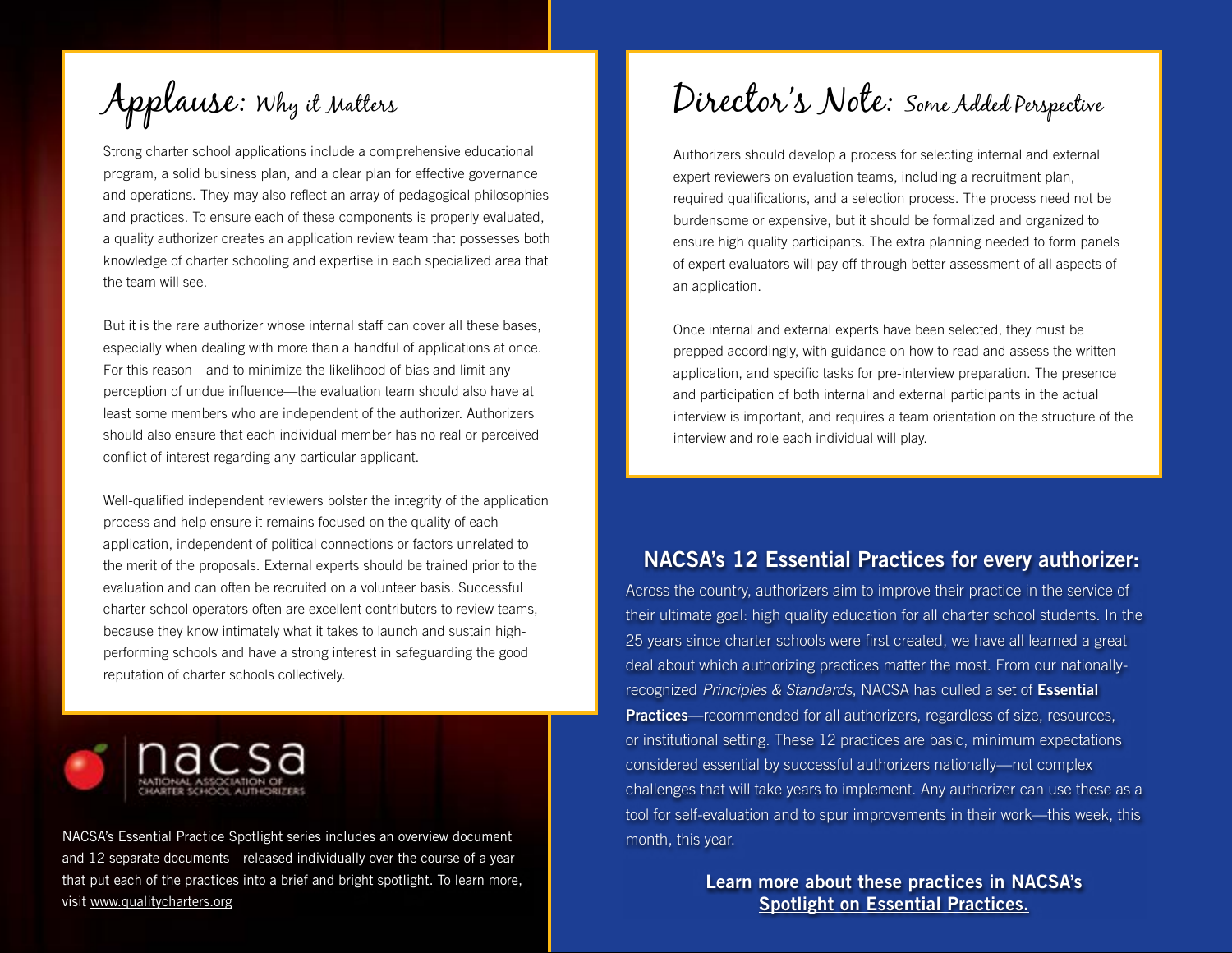

From NACSA's *[Index of Essential Practices 2014](http://www.qualitycharters.org/publications-resources/index-of-essential-practices/)*: "*A quality authorizer grants charter contracts for an initial term of five operating years or longer only with periodic high-stakes reviews every five years*." This Essential Practice falls under the third of five domains used to organize NACSA's *[Principles & Standards](http://www.qualitycharters.org/publications-resources/principles-standards.html)*: Performance Contracting: "A quality authorizer executes contracts with charter schools that articulate the rights and responsibilities of each party regarding school autonomy, funding, administration and oversight, outcomes, measures for evaluating success or failure, performance consequences, and other material terms."

# Rehearsal:

### Putting this Essential Practice in Place

When approving new schools, grant initial terms of five years. Check out NACSA's [Knowledge Core,](http://www.qualitycharters.org/publications-resources/about-nacsa-knowledge-core/) to review our [Core Charter School](http://nacsa.mycrowdwisdom.com/diweb/catalog/item/id/105582/q/c%3D82%26t%3D2207)  [Contract](http://nacsa.mycrowdwisdom.com/diweb/catalog/item/id/105582/q/c%3D82%26t%3D2207) and learn about performance contracting.

Action: Essential Practice in Use

In 2014, 61 percent of large authorizers who responded to our national survey granted initial charter terms of five years, making this the least adopted of all 12 Essential Practices.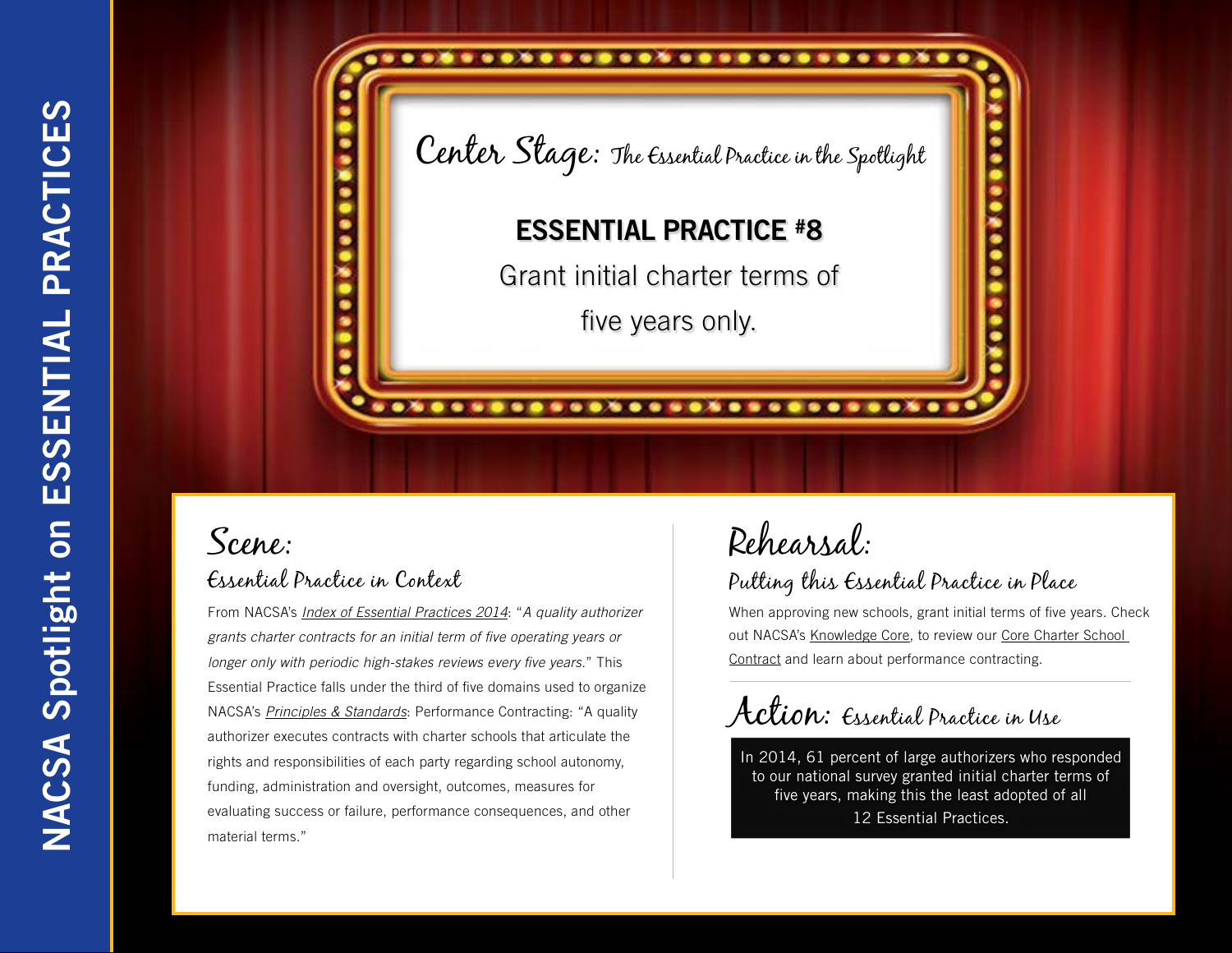Applause: Why it Matters

Although some state laws allow or require shorter or longer terms—or don't establish a term at all—there are good reasons for an initial charter term of five years. A five-year initial term allows a school to develop beyond its startup phase and to produce a record of performance needed for thorough evaluation and high-stakes decision-making.

Terms shorter than five years might appear to create greater accountability, but can actually hinder a school's ability to raise money, recruit students, attract strong teachers, and establish a comprehensive performance record. Shorter terms also increase administrative costs by requiring more frequent renewal processes and may erode autonomy by tempting authorizers to impose their own prescriptions for improvement.

Terms longer than five years can allow low-performing schools to escape or delay accountability. If state law calls for initial terms of 10 or 15 years, or permits longer terms after the first renewal, authorizers should still undertake a high-stakes review at least every five years equal in scope and rigor to the review a school undergoes at the end of its charter term.



NACSA's Essential Practice Spotlight series includes an overview document and 12 separate documents—released individually over the course of a year that put each of the practices into a brief and bright spotlight. To learn more, visit [www.qualitycharters.org](http://www.qualitycharters.org)

Director's Note: Some Added Perspective

While this Essential Practice specifies an *initial* five-year term, there is flexibility on subsequent terms, especially for high-performing schools. Research indicates that most operators that perform well in their start-up years have a high probability of continuing that success. For these schools, a subsequent term longer than five years may be an important option to encourage and reward high quality outcomes. Differentiating term lengths based on performance also allows the authorizer to focus on low-performing schools.

Even when longer terms are used, however, authorizers should conduct a rigorous performance review every five years for the life of the charter. The use of a comprehensive performance framework that provides an annual evaluation of achievement and growth is one good way to reduce the burden of these periodic reviews for schools and the authorizer.

Reduced or 'probationary' renewals in exceptional circumstances are another possibility. Some high-quality authorizers use short renewal terms when the data or trends create substantial uncertainty about the school's performance. In these instances, additional points of annual performance data are likely to clarify the school's standing.

### NACSA's 12 Essential Practices for every authorizer:

Across the country, authorizers aim to improve their practice in the service of their ultimate goal: high quality education for all charter school students. In the 25 years since charter schools were first created, we have all learned a great deal about which authorizing practices matter the most. From our nationally-recognized *Principles & Standards*, NACSA has culled a set of Essential Practices—recommended for all authorizers, regardless of size, resources, or institutional setting. These 12 practices are basic, minimum expectations considered essential by successful authorizers nationally—not complex challenges that will take years to implement. Any authorizer can use these as a tool for self-evaluation and to spur improvements in their work this week, this month, this year.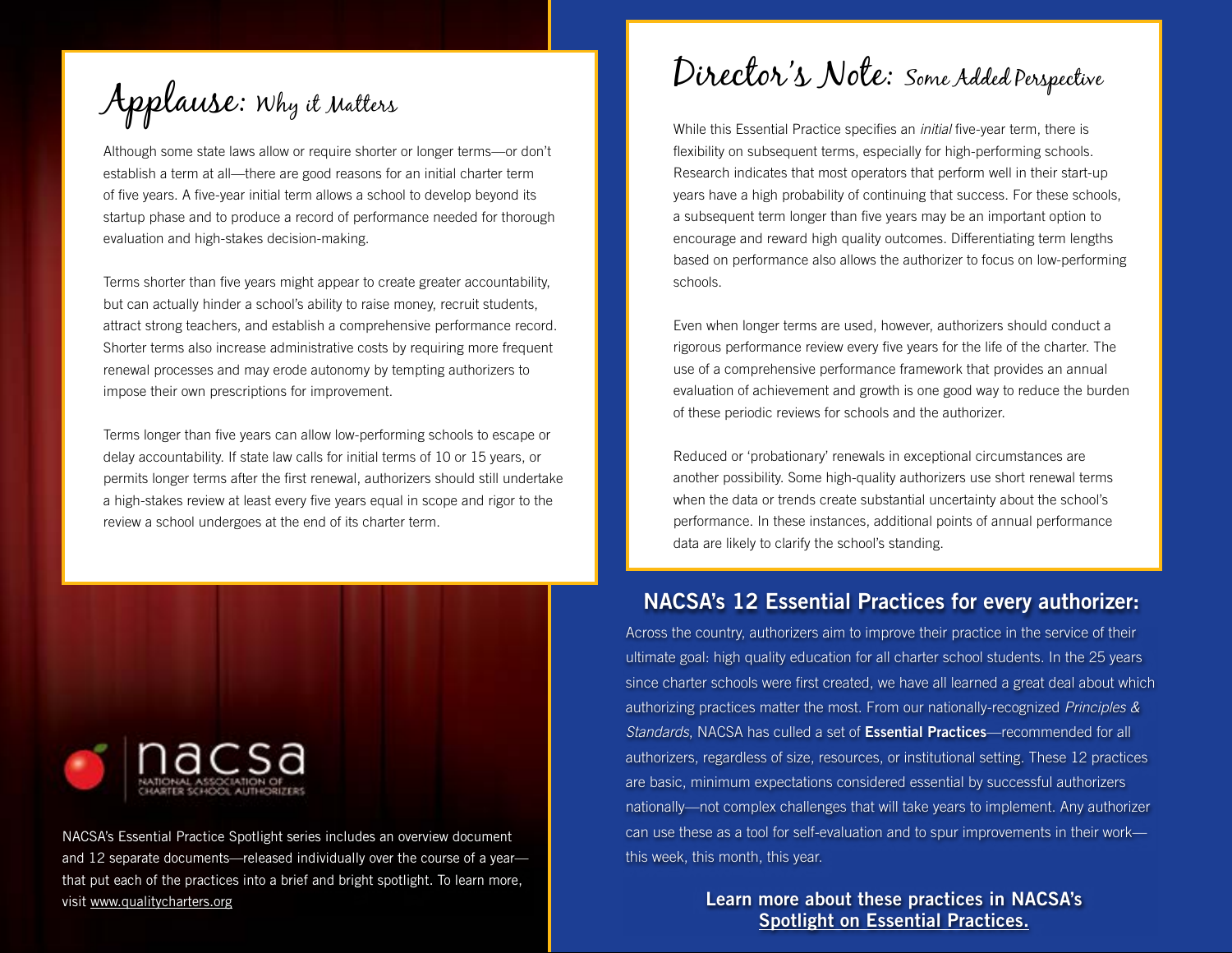# ......................... Center Stage: The Essential Practice in the Spotlight ESSENTIAL PRACTICE #9 Require and/or examine annual, independent financial audits of its charter schools.

............................

## Scene: Essential Practice in Context

From NACSA's *[Principles & Standards](http://www.qualitycharters.org/publications-resources/principles-standards.html)*: "*A quality authorizer requires and reviews annual financial audits of schools, conducted by a qualified independent auditor."* This Essential Practice falls under the fourth of five domains used to organize all the *Principles & Standards:* Ongoing Oversight and Evaluation: *"A quality authorizer conducts contract oversight that competently evaluates performance and monitors compliance; ensures schools' legally entitled autonomy; protects student rights; informs intervention, revocation, and renewal decisions; and provides annual public reports on school performance."*

# Rehearsal:

### Putting this Essential Practice in Place

Nearly every authorizer nationwide already requires an annual audit, showing just how essential this Essential Practice truly is. Refer to [Knowledge Core,](http://www.qualitycharters.org/publications-resources/about-nacsa-knowledge-core/) where our Issue Brief *[Measuring Charter School](http://nacsa.mycrowdwisdom.com/diweb/catalog/item/id/77238/q/n%3D1%26c%3D82%26t%3D2220)  [Financial Health](http://nacsa.mycrowdwisdom.com/diweb/catalog/item/id/77238/q/n%3D1%26c%3D82%26t%3D2220)* provides guidance on the use of audits.

Action: Essential Practice in Use

In 2014, 100 percent of large authorizers who responded to our national survey require an annual financial audit from each school.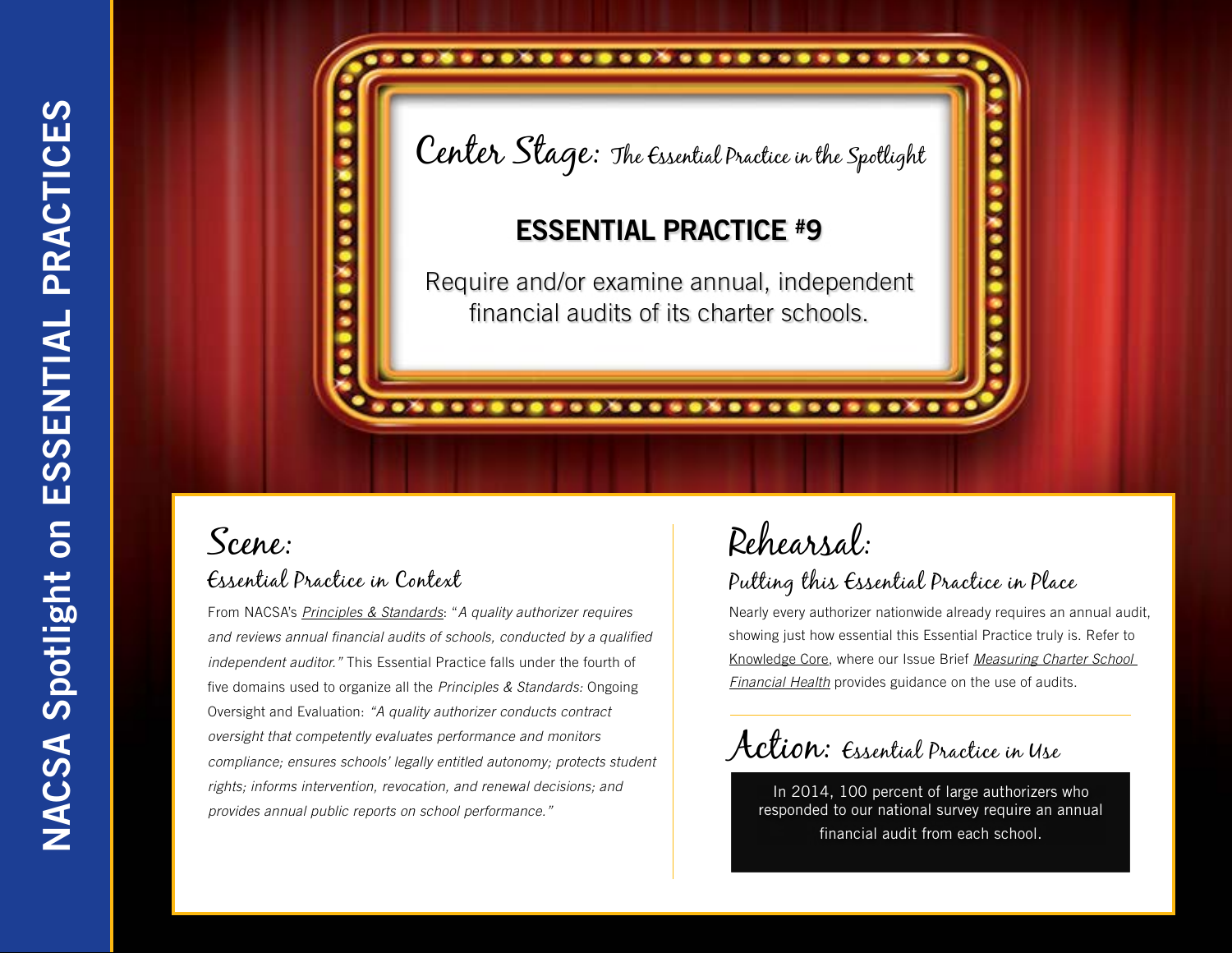Applause: Why it Matters

Charter schools are entrusted with responsibility for millions of dollars of public funds, so they must be accountable for sound fiscal management and appropriate use of public resources. Annual financial audits allow authorizers to assess whether a charter school is living up to its financial responsibilities and fulfilling the public trust.

Annual audits help the authorizer evaluate a school's short- and long-term financial viability and the effectiveness of its internal controls. By collecting and reviewing annual audits, authorizers can be alerted to problems that otherwise would not be apparent and can be proactive in addressing them.

Because an audit happens after the fiscal year closes, many authorizers supplement the audit requirement with regular review of financial statements throughout the year to get a clearer picture of month-to month spending, cash balances, and other indicators of real-time financial health or stress.



NACSA's Essential Practice Spotlight series includes an overview document and 12 separate documents—released individually over the course of a year that put each of the practices into a brief and bright spotlight. To learn more, visit [www.qualitycharters.org](http://www.qualitycharters.org)

Director's Note: Some Added Perspective

It is not enough for authorizers to require and collect annual independent audits. They also need to review them for red flags and use them to evaluate each school's fiscal management practices and financial health. Authorizers should establish clear audit scope requirements to ensure audits include all information needed for annual evaluation. For information about the critical role that independent audits play in the evaluation of charter school organizational and financial performance, refer to NACSA's *[Core](http://nacsa.mycrowdwisdom.com/diweb/catalog/item/id/126547/q/c%3D82%26t%3D2207)  [Performance Framework and Guidance](http://nacsa.mycrowdwisdom.com/diweb/catalog/item/id/126547/q/c%3D82%26t%3D2207)*.

### NACSA's 12 Essential Practices for every authorizer:

Across the country, authorizers aim to improve their practice in the service of their ultimate goal: high quality education for all charter school students. In the 25 years since charter schools were first created, we have all learned a great deal about which authorizing practices matter the most. From our nationally-recognized *Principles & Standards*, NACSA has culled a set of Essential Practices—recommended for all authorizers, regardless of size, resources, or institutional setting. These 12 practices are basic, minimum expectations considered essential by successful authorizers nationally—not complex challenges that will take years to implement. Any authorizer can use these as a tool for self-evaluation and to spur improvements in their work this week, this month, this year.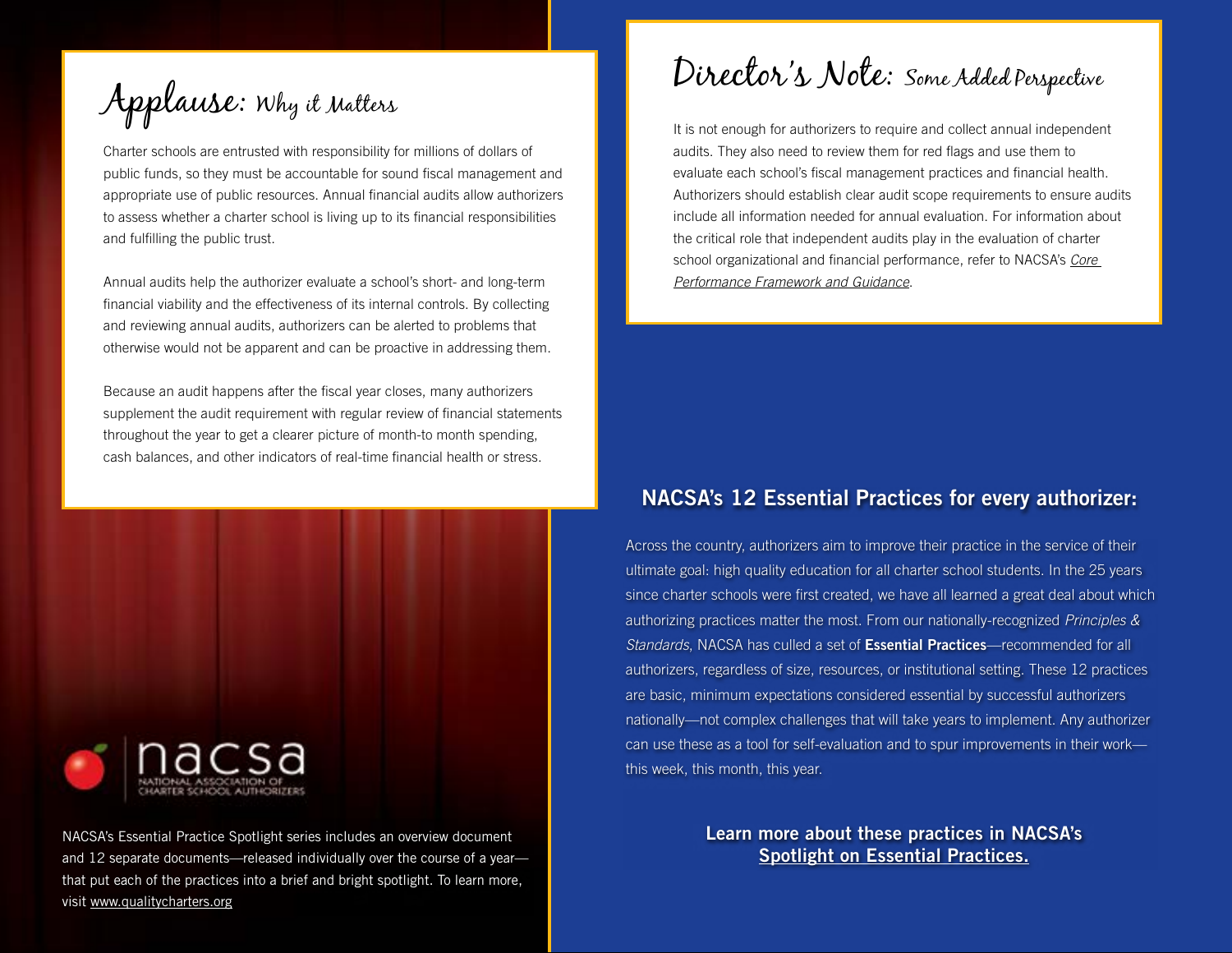

From NACSA's *[Principles & Standards](http://www.qualitycharters.org/publications-resources/principles-standards.html)*: "*A quality authorizer clearly communicates to schools the criteria for charter revocation, renewal, and non-renewal decisions that are consistent with the charter contract.*" This Essential Practice falls under the fifth of five domains used to organize all the *Principles & Standards*: Revocation and Renewal Decision Making: "*A quality authorizer designs and implements a transparent and rigorous process that uses comprehensive academic, financial, and operational performance data to make merit-based renewal decisions, and revokes charters when necessary to protect student and public interests.*"

## Rehearsal: Putting this Essential Practice in Place

You've made the crucial decision to grant a charter. Now make sure you establish clear performance criteria in the contract so the school understands what is expected and there are no surprises at renewal. NACSA's [Knowledge Core](http://www.qualitycharters.org/publications-resources/about-nacsa-knowledge-core/) has resources on renewal criteria and other aspects of the renewal process.

Action: Essential Practice in Use

In 2014, nearly all large authorizers (96 percent) responding to our national survey have established renewal criteria.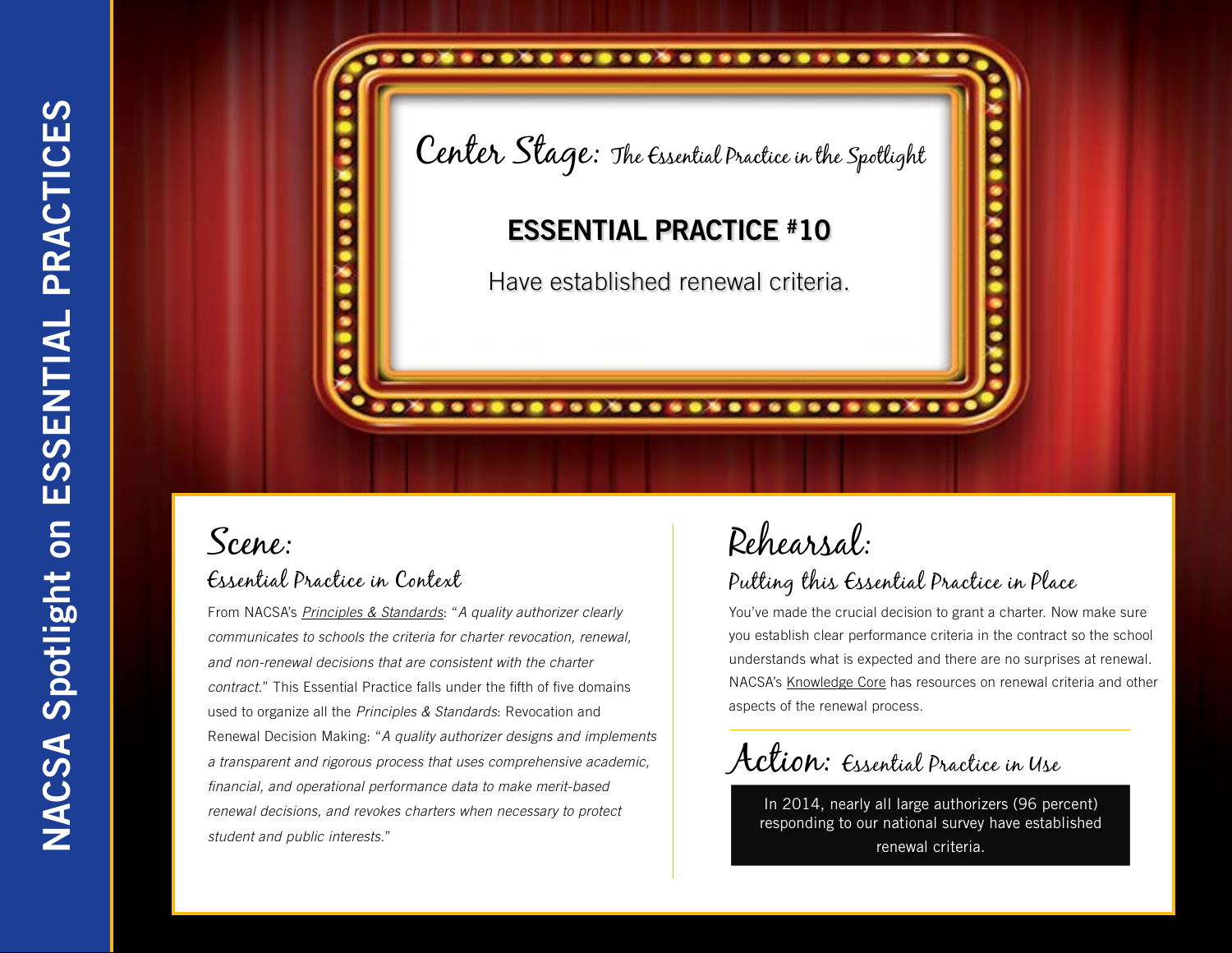Applause: Why it Matters

Charter schools should from the outset have a clear understanding of what it will take to earn renewal of their charter. The contract expresses a charter school's commitment to achieve certain academic and operational goals and outcomes; renewal criteria state the standards that will govern the renewal decision itself. They should answer the question, "How good is good enough for this school to continue?"

Renewal criteria should be just as transparent as those guiding the application process. Whether through a set of protocols applicable to all schools, or through specific criteria addressing a particular school's goals, they should be in place early enough for schools to plan a full charter term's worth of activities and instruction around the achievement of renewal targets.

Renewal criteria should form the bases of authorizers' annual reporting to schools and the public on each charter school's performance and progress. There should be several years of relevant data in hand when the renewal decision-making process starts.



NACSA's Essential Practice Spotlight series includes an overview document and 12 separate documents—released individually over the course of a year that put each of the practices into a brief and bright spotlight. To learn more, visit [www.qualitycharters.org](http://www.qualitycharters.org)

Director's Note: Some Added Perspective

Renewal criteria don't paint a black-and-white picture. In addition to meeting academic performance thresholds, schools may have to show a positive trajectory, fulfillment of mission-specific objectives, and attainment of organizational and financial benchmarks. Authorizers still must exercise judgment about each case, but that judgment is far better informed when all parties agree about the location of the goal posts. Clearly established renewal criteria help authorizers make high stakes decisions that are consistent and predictable and give schools clarity about expectations.

### NACSA's 12 Essential Practices for every authorizer:

Across the country, authorizers aim to improve their practice in the service of their ultimate goal: high quality education for all charter school students. In the 25 years since charter schools were first created, we have all learned a great deal about which authorizing practices matter the most. From our nationally-recognized *Principles & Standards*, NACSA has culled a set of Essential Practices—recommended for all authorizers, regardless of size, resources, or institutional setting. These 12 practices are basic, minimum expectations considered essential by successful authorizers nationally—not complex challenges that will take years to implement. Any authorizer can use these as a tool for self-evaluation and to spur improvements in their work this week, this month, this year.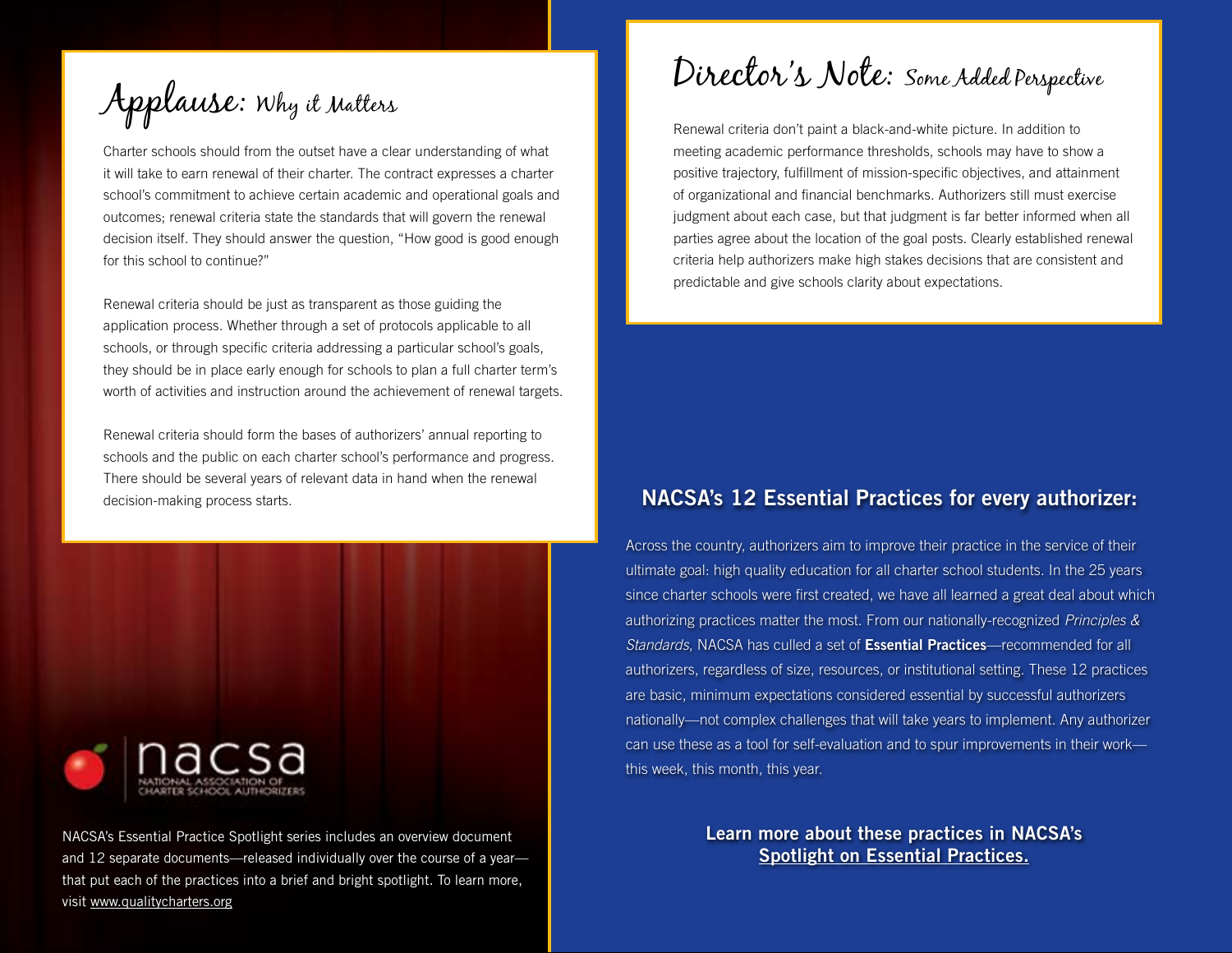

From NACSA's *[Principles & Standards](http://www.qualitycharters.org/publications-resources/principles-standards.html)*: *"A quality authorizer clearly communicates to schools the criteria for charter revocation, renewal, and non-renewal decisions that are consistent with the charter contract."* This Essential Practice falls under the fifth of five domains used to organize all the *Principles & Standards*: Revocation and Renewal Decision Making: *"A quality authorizer designs and implements a transparent and rigorous process that uses comprehensive academic, financial, and operational performance data to make merit-based renewal decisions, and revokes charters when necessary to protect student and public interests."*

# Rehearsal:

### Putting this Essential Practice in Place

Part of the charter promise is the fact that failing schools can be closed so those students get a better opportunity at a successful school. Set yourself up to make that tough decision with complete information, known to all. Replicable tools are on NACSA's Knowledge [Core.](http://www.qualitycharters.org/publications-resources/about-nacsa-knowledge-core/)

Action: Essential Practice in Use

Most large authorizers responding to our 2014 national survey—92 percent—have established revocation criteria.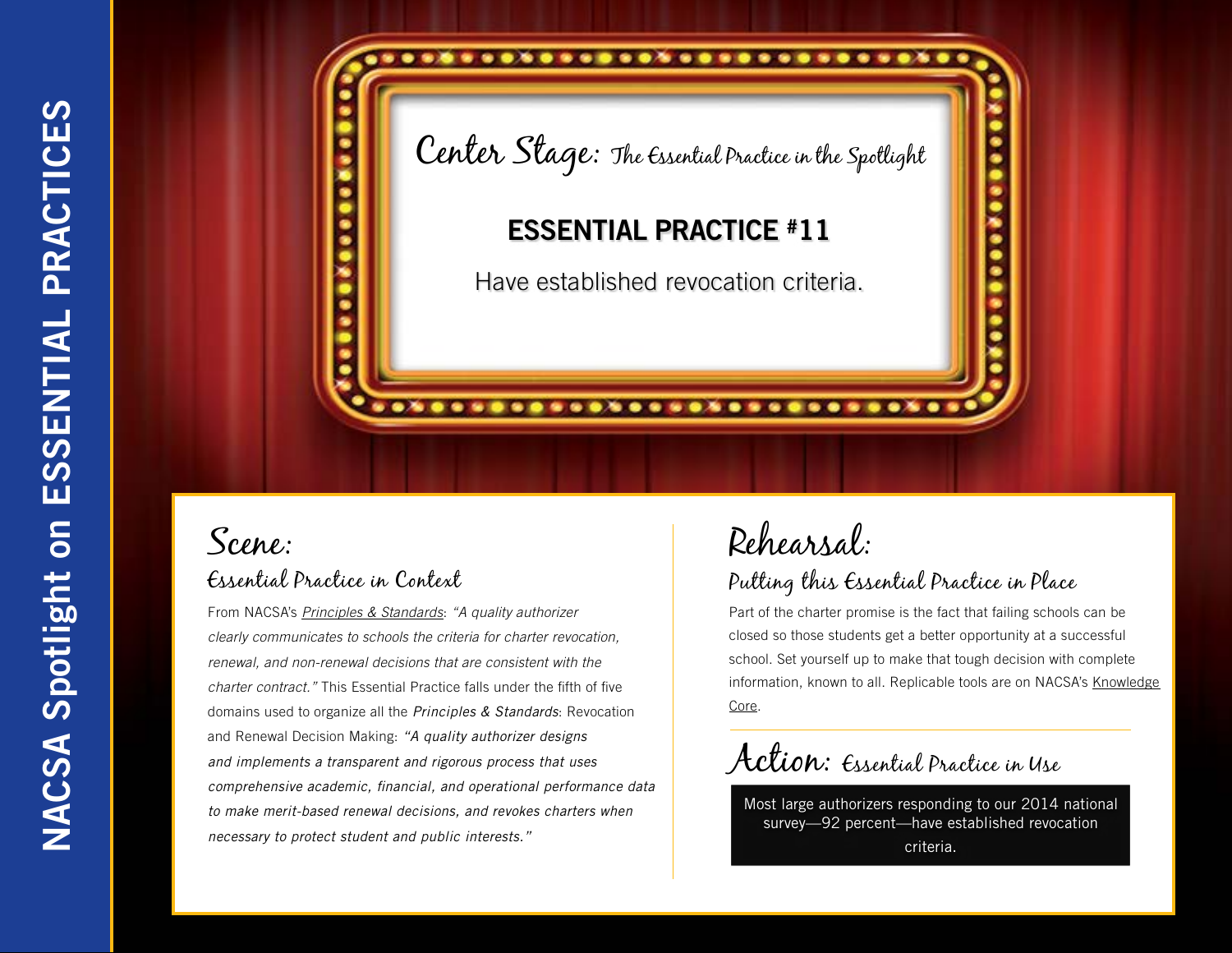Applause: Why it Matters

Charter schools agree to accept greater accountability for student outcomes in exchange for greater autonomy over inputs. When schools fail to meet the goals in their charter contracts, they risk non-renewal. When schools grievously abuse their autonomy by violating the law or the public trust, revocation is the ultimate accountability sanction.

Revocation and closure decisions are often highly contentious and put a spotlight on the soundness of an authorizer's practice. Clear, objective, and rigorous standards for revocation, combined with a transparent public process, help parents and community leaders both to see the evidence of a school's extreme underperformance or wrongdoing and to understand the necessity for urgent action to protect students.

Revocation criteria should be clearly articulated in the charter contract, and authorizers should create and publicize protocols that spell out the grounds for revocation and the procedures of revocation actions. These will help the authorizer defend and explain its actions to the school community if the authorizer must make the tough decision to terminate a charter prior to the end of its term.



NACSA's Essential Practice Spotlight series includes an overview document and 12 separate documents—released individually over the course of a year that put each of the practices into a brief and bright spotlight. To learn more, visit [www.qualitycharters.org](http://www.qualitycharters.org)

Director's Note: Some Added Perspective

Like renewal criteria, revocation criteria don't necessarily paint a black-andwhite picture either. The emotional upheaval that a school closure represents for children, families, and entire school communities—even when data shows failure—only increases the importance of clearly defined criteria up front, and no surprises when revocation decisions are made. Authorizers still must exercise judgment about each case, but that judgment is far better informed when all parties agree at the outset not just what defines success, but what defines failure.

### NACSA's 12 Essential Practices for every authorizer:

Across the country, authorizers aim to improve their practice in the service of their ultimate goal: high quality education for all charter school students. In the 25 years since charter schools were first created, we have all learned a great deal about which authorizing practices matter the most. From our nationally-recognized *Principles & Standards*, NACSA has culled a set of Essential Practices—recommended for all authorizers, regardless of size, resources, or institutional setting. These 12 practices are basic, minimum expectations considered essential by successful authorizers nationally—not complex challenges that will take years to implement. Any authorizer can use these as a tool for self-evaluation and to spur improvements in their work this week, this month, this year.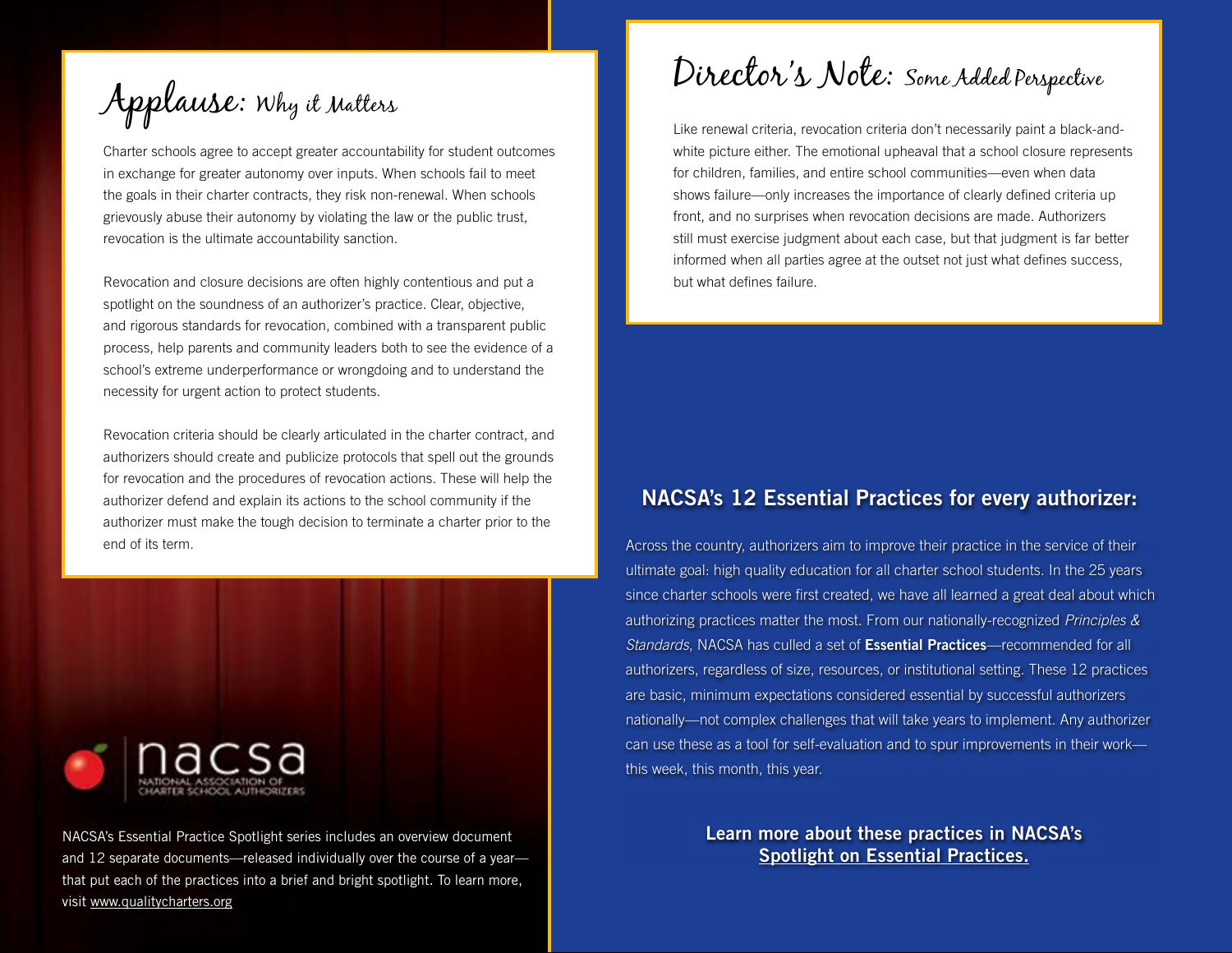

From NACSA's *[Principles & Standards](http://www.qualitycharters.org/publications-resources/principles-standards.html)*: *"A quality authorizer provides an annual written report to each school, summarizing its performance and compliance to date and identifying areas of strength and areas needing improvement."* This Essential Practice falls under the fourth of five domains used to organize all the *Principles & Standards:* Ongoing Oversight and Evaluation: *"A quality authorizer conducts contract oversight that competently evaluates performance and monitors compliance; ensures schools' legally entitled autonomy; protects student rights; informs intervention, revocation, and renewal decisions; and provides annual public reports on school performance."*

## Rehearsal: Putting this Essential Practice in Place

You're already collecting performance data and other information to gauge progress. Now share it in useful ways with each school.

Action: Essential Practice in Use

In 2014, more than three-fourths of large authorizers responding to our national survey (79 percent) provided an annual report to each school on its performance.